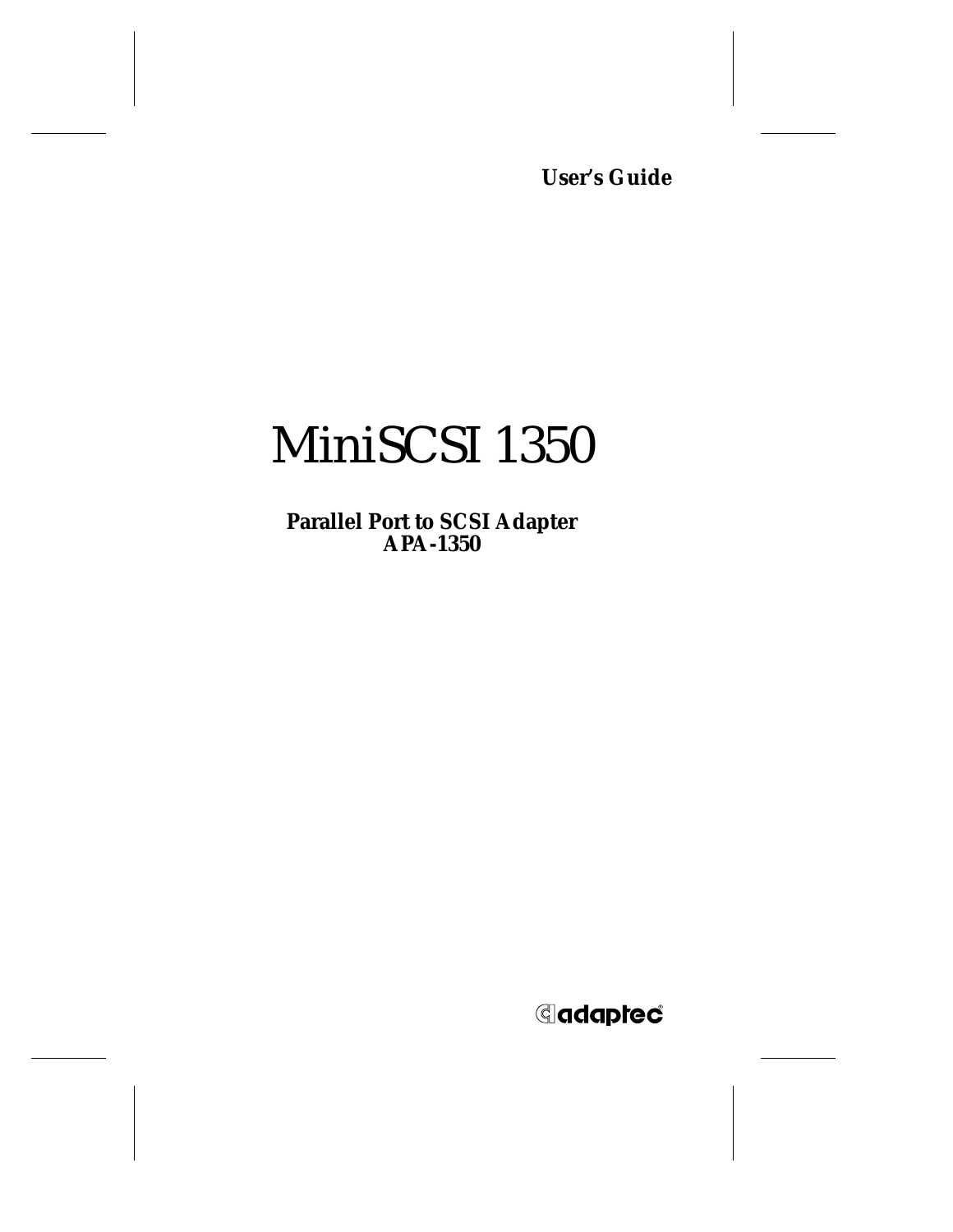*<u>Adaptec*</u>

Adaptec, Inc. 691 South Milpitas Boulevard Milpitas, CA 95035

© 1998 Adaptec, Inc. All rights reserved. Adaptec, and the Adaptec logo are trade-marks of Adaptec, Inc. which may be registered in some jurisdictions.

Printed in Singapore STOCK NO.: 512111-00, Rev. A BKB 6/98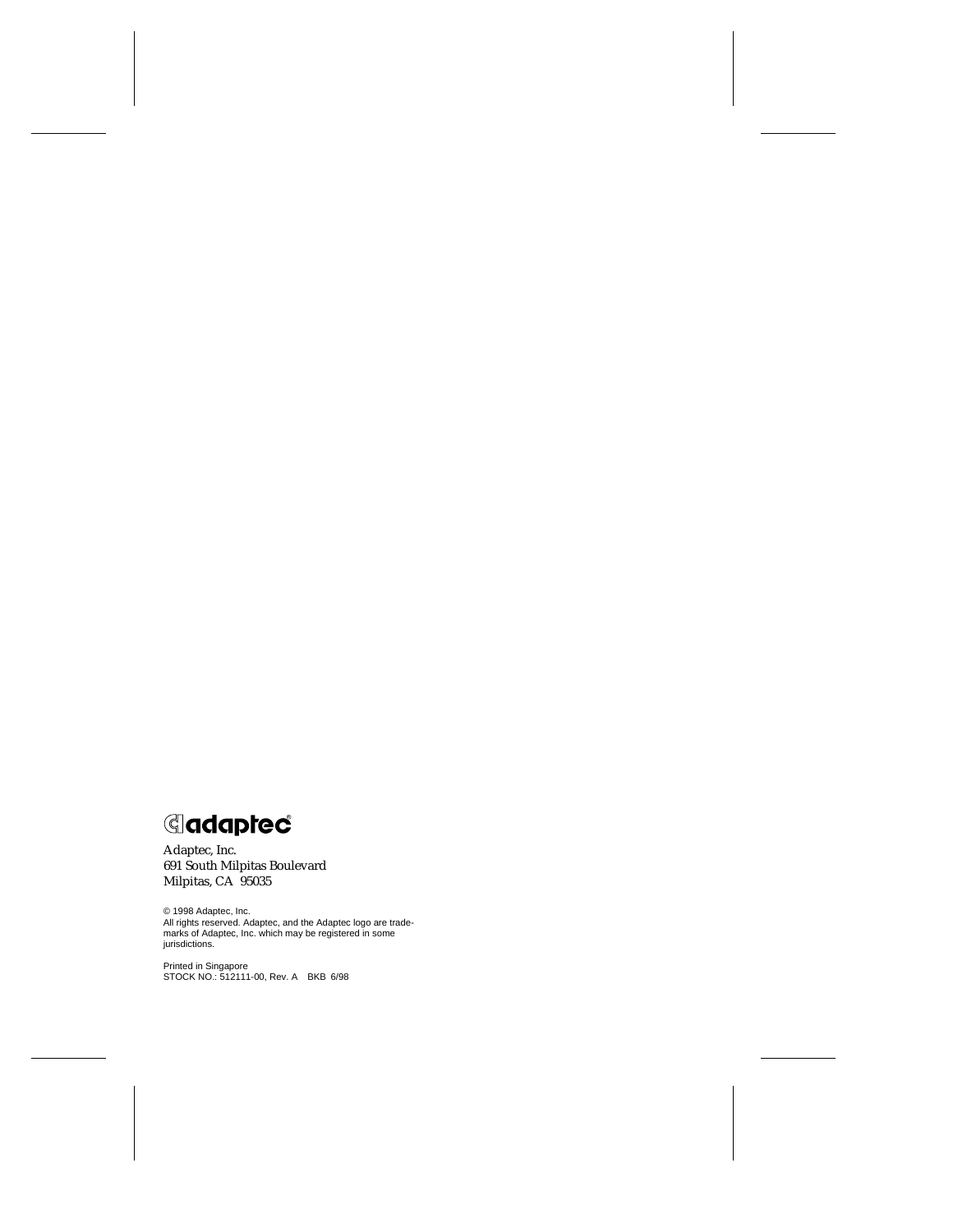## ▼ ▼ ▼ ▼ MiniSCSI 1350 **Parallel Port to SCSI Adapter**

**User's Guide**

## **G**daptec®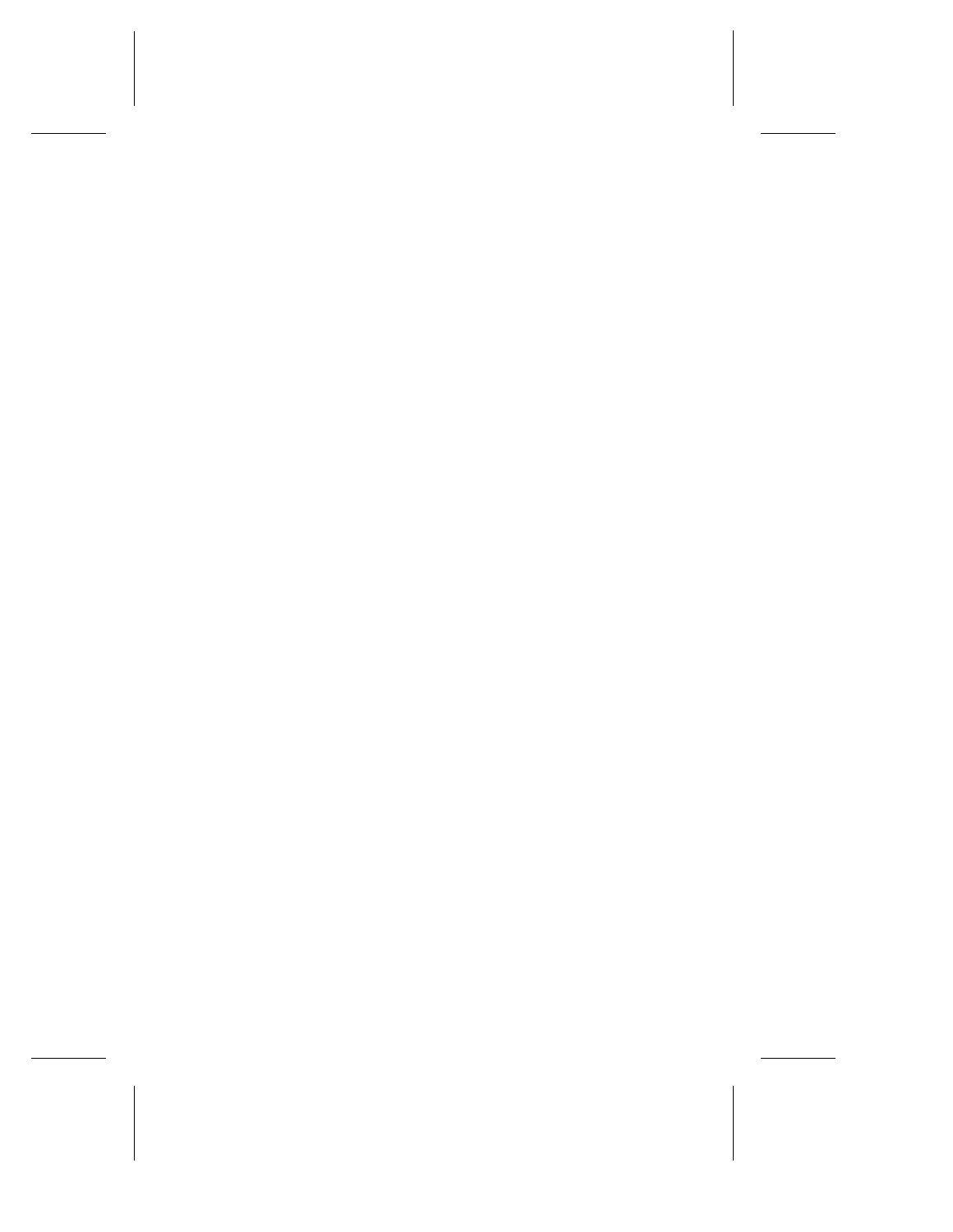## ▼ ▼ ▼ ▼ Contents

### **[Introduction 1](#page-6-0)**

[Contents of Kit 1](#page-6-0) [System Requirements 1](#page-6-0)

### **[Installing the MiniSCSI 1350 2](#page-7-0)**

### **[Software Installation 4](#page-9-0)**

[Windows 95 Software Installation 4](#page-9-0) [Printers 5](#page-10-0) [Uninstalling the Drivers 6](#page-11-0)

### **[Understanding SCSI 7](#page-12-0)**

[SCSI IDs 7](#page-12-0) [Terminating the SCSI Bus 8](#page-13-0) [Obtaining SCSI Cables 8](#page-13-0) [Connector Types 9](#page-14-0)

### **[Troubleshooting 10](#page-15-0)**

[General Hardware Troubleshooting 10](#page-15-0) [WINDOWS 95 Troubleshooting 11](#page-16-0) [Improving Overall Performance 12](#page-17-0) [Formatting your hard disk drives in Windows 95 13](#page-18-0)

### **[Contacting Adaptec 15](#page-20-0)**

[Electronic Support 15](#page-20-0) [Technical and Product Support 16](#page-21-0) [Sales and Ordering Information 16](#page-21-0)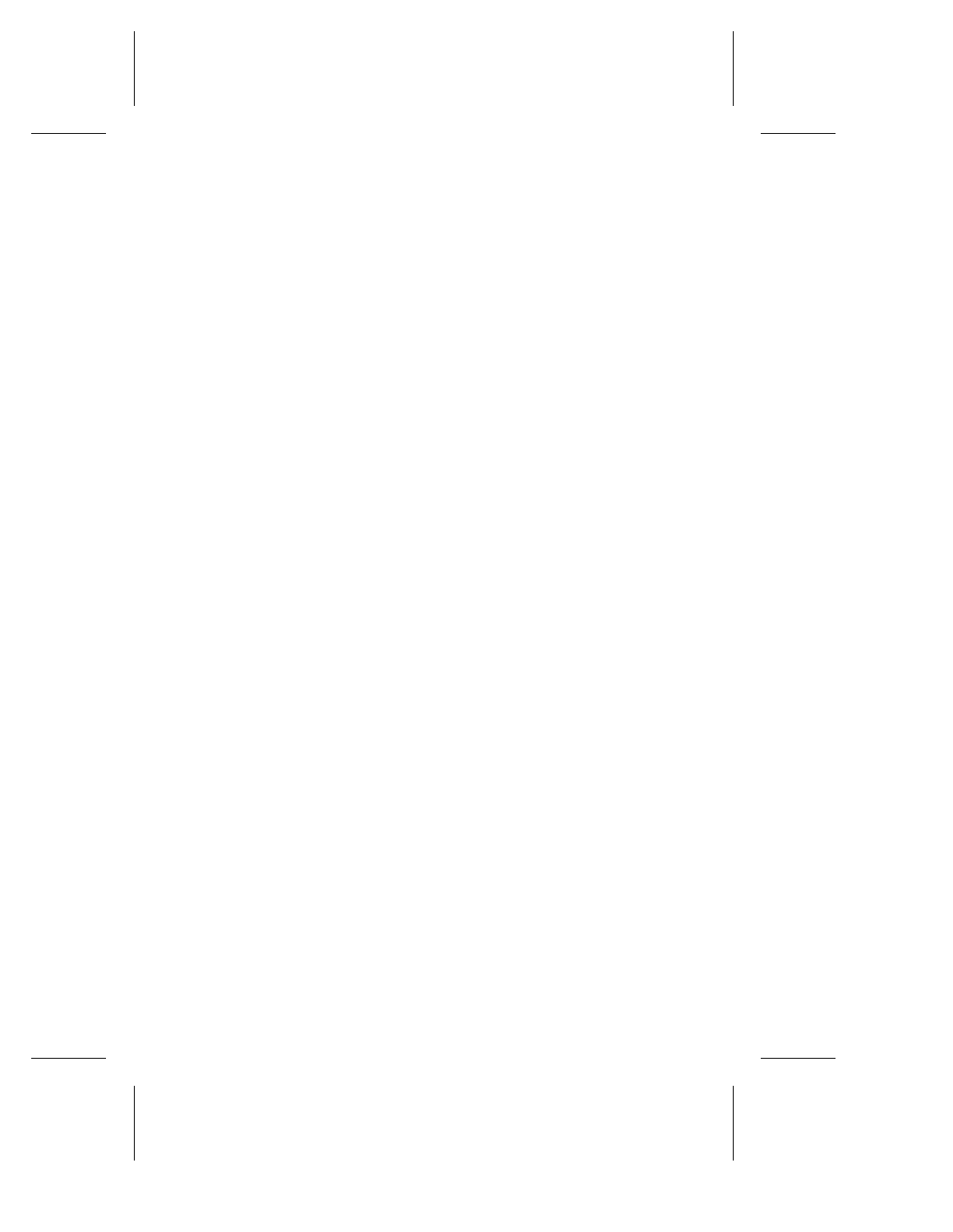## <span id="page-6-0"></span>Introduction

Thank you for purchasing the Adaptec MiniSCSI 1350. The MiniSCSI 1350 is the ideal solution for Plug & Play SCSI connections to CD-ROMs, Scanners, Hard Disks, SyQuest, Iomega, Tape, MO drives and other peripherals. It's fast, easy installation adds full SCSI flexibility to your Portable or Desktop PC without the hassle and cost of plug-in host adapters. Simply plug it into your PC's parallel port and you're set.

## **Contents of Kit**

- MiniSCSI 1350 Parallel Port to SCSI Adapter
- User's Guide
- Registration Card
- Windows 95 Setup Diskette

## **System Requirements**

- Supports 486 and Pentium based portable or desktop systems.
- Operates on Standard, Unidirectional, Bidirectional, PS/2, EPP and ECP (IEEE 1284) parallel ports.

**1**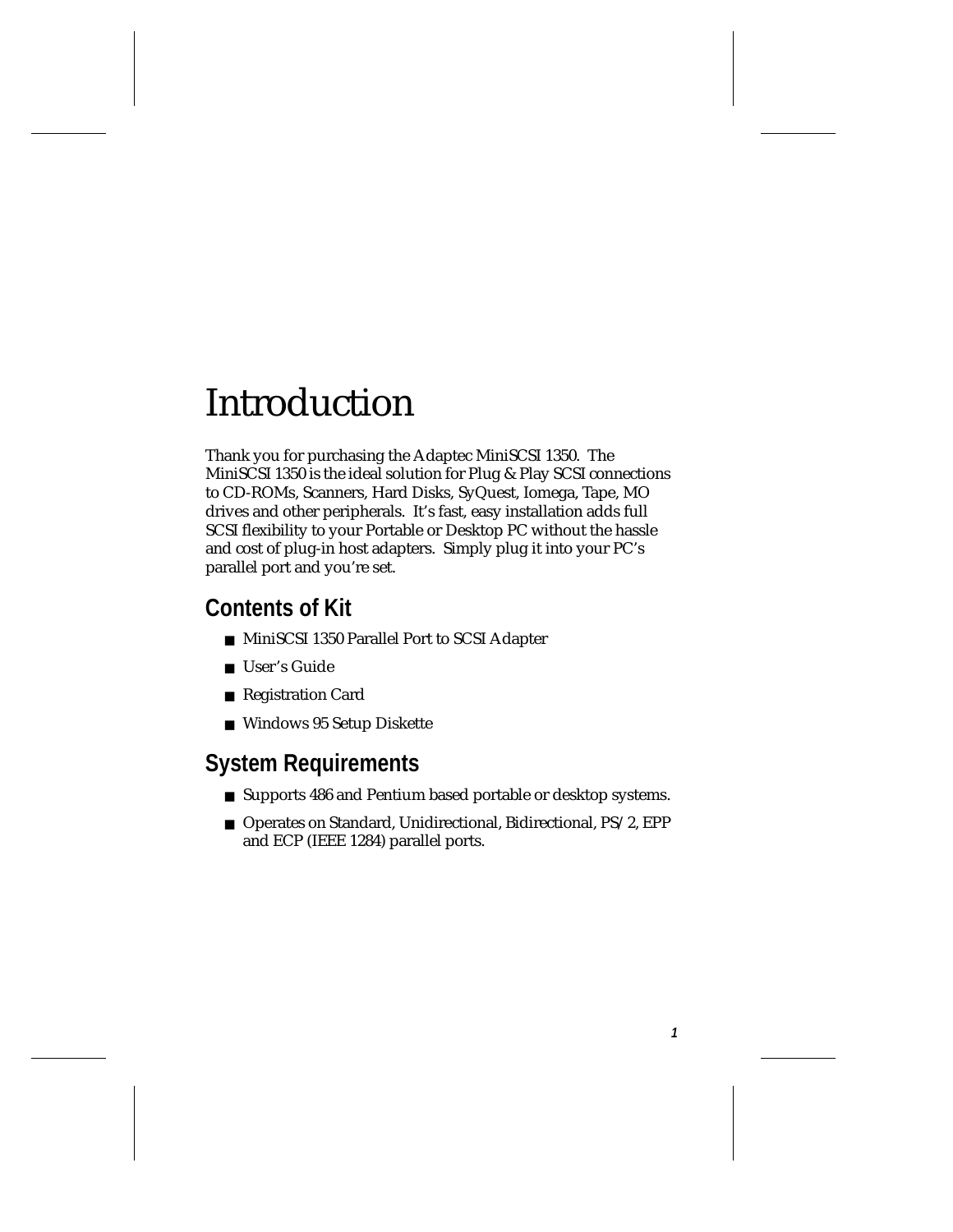## <span id="page-7-0"></span>Installing the MiniSCSI 1350

Follow the steps below to install the MiniSCSI 1350 and connect your SCSI devices to it. Refer t[o Figure 1 on page 3](#page-8-0) for an illustration of a typical installation.

- **1** Connect the 50-pin interface plug to the SCSI interface socket on your peripheral device.
- **2** Plug the 25-pin interface plug into a parallel-printer connector on your computer.
- **3** *Optional*: If a printer cable is already attached to the connector, unplug it and connect it to the 25-pin socket on the MiniSCSI 1350.



**Note:** This is a pass-through printer connection that will allow printing while your SCSI peripheral is in use.

**4** Ensure that your SCSI peripheral is properly terminated and then switch on power to your SCSI peripheral. The green power indicator on the MiniSCSI 1350 will now be illuminated and you are ready to install the software.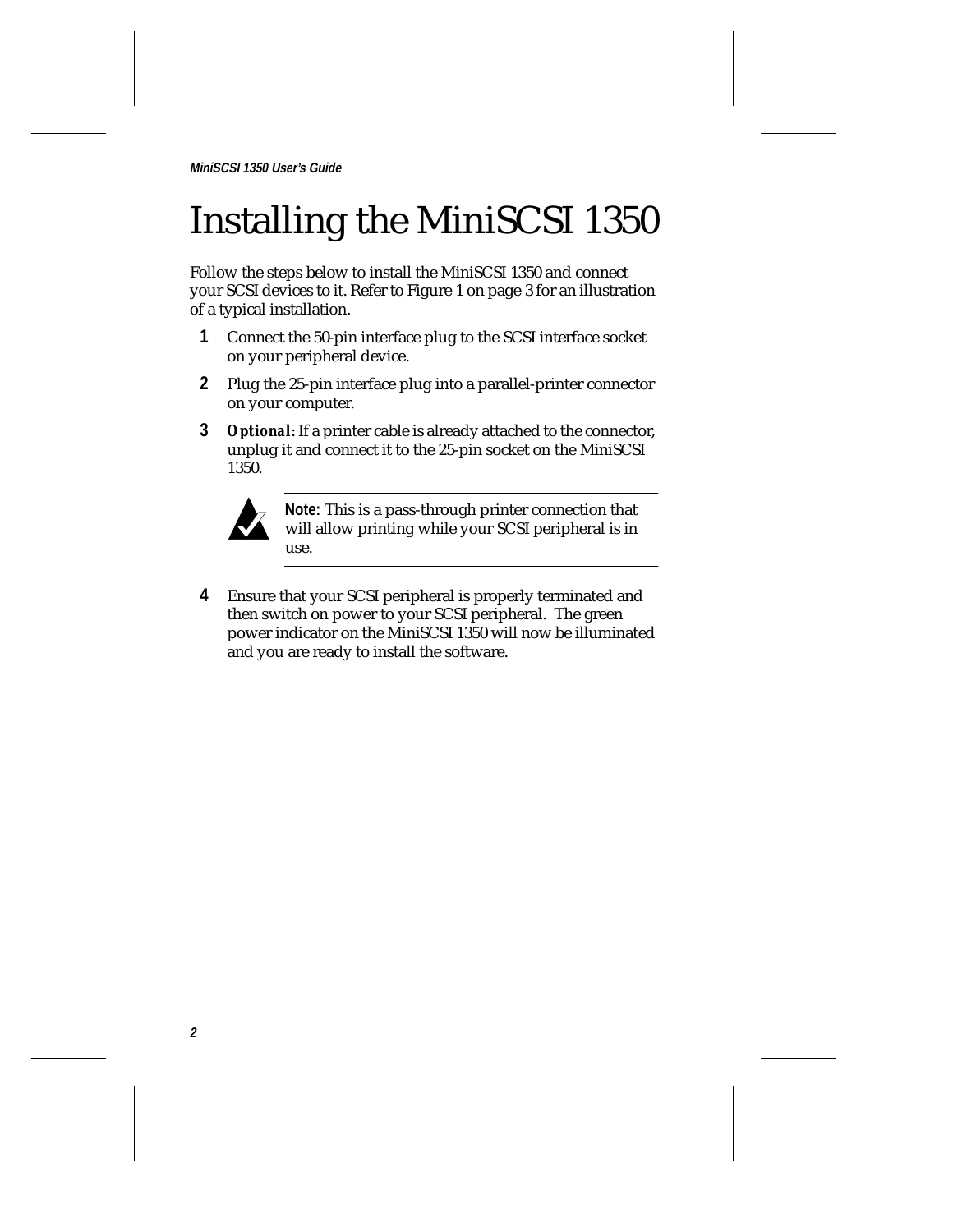**Installing the MiniSCSI 1350**

<span id="page-8-0"></span>

**Note:** For the pass-through function to operate, your SCSI peripheral must be connected and powered up because the MiniSCSI 1350 uses the power on the SCSI bus.



Figure 1. Typical Installation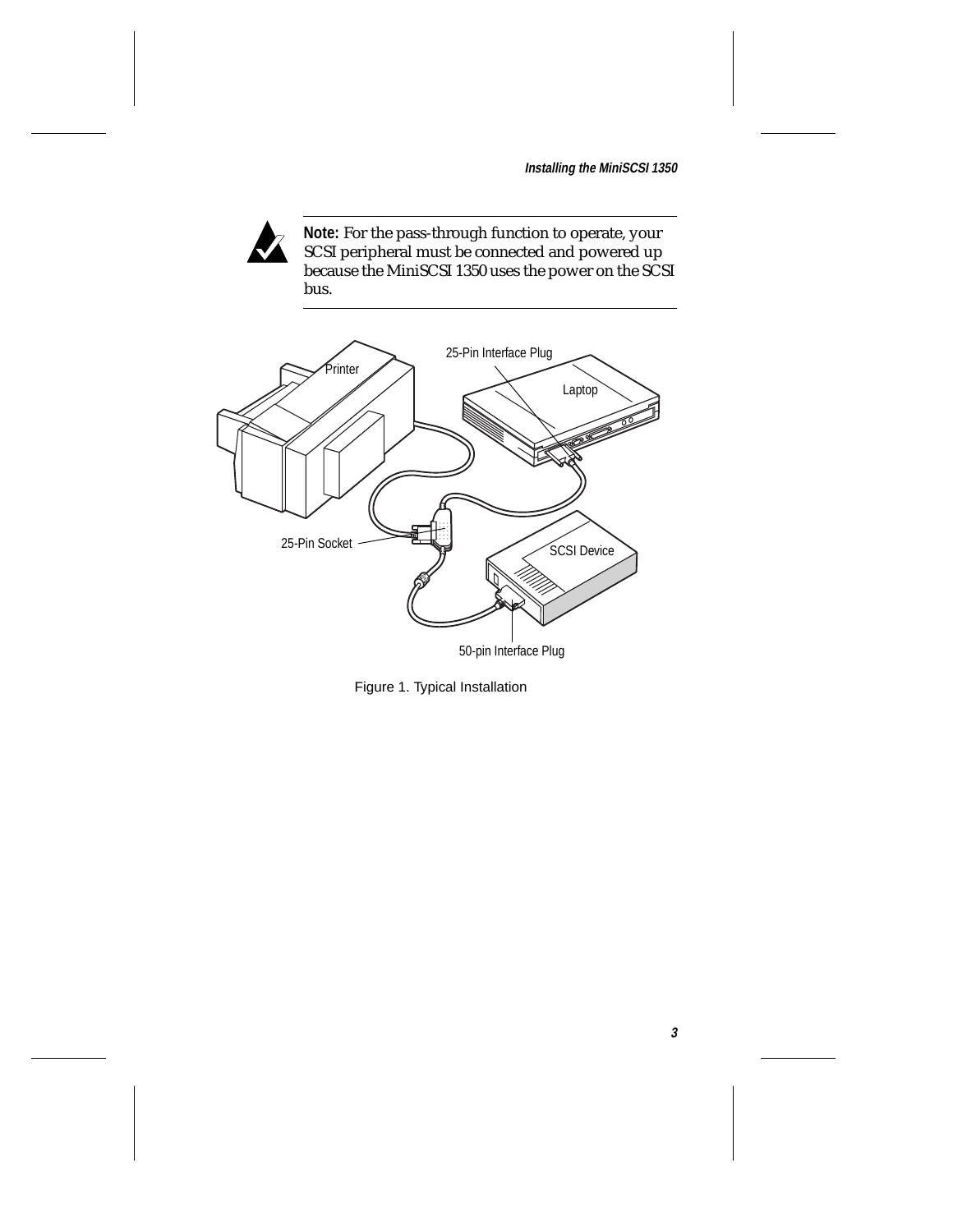## <span id="page-9-0"></span>Software Installation

To use your MiniSCSI 1350, you have to install software drivers on your computer. This one time process is described below.



**Note:** Before you begin, we recommend that you make copies of the diskettes that came with your MiniSCSI 1350.

Before you begin, close any application you may have running before installing the MiniSCSI 1350 software drivers.

### **Windows 95 Software Installation**

- **1** Start Windows 95.
- **2** Insert the diskette labeled APA-1350 Setup Diskette into floppy drive A.
- **3** Double-click on the **My Computer** icon.
- **4** Double-click on the **Floppy Drive A.**
- **5** Double click on the **SETUP** icon. The installation process will begin. Follow the on-screen instructions until the installation is complete. At the end of the installation process, a text file called README.TXT will be displayed. This file contains additional installation instructions, a troubleshooting section, and un-install instructions.



**Note:** README.TXT can also be viewed at any later time using Notepad. It will be copied to the folder on the hard disk where the APA-1350 drivers have been installed. The default directory is C:\MINISCSI.

After installation the devices can be accessed through Microsoft Windows 95's My Computer or Explorer applications. Audio CDs can be played using CD-Player in the Multimedia group of the Accessories section of the Program menu.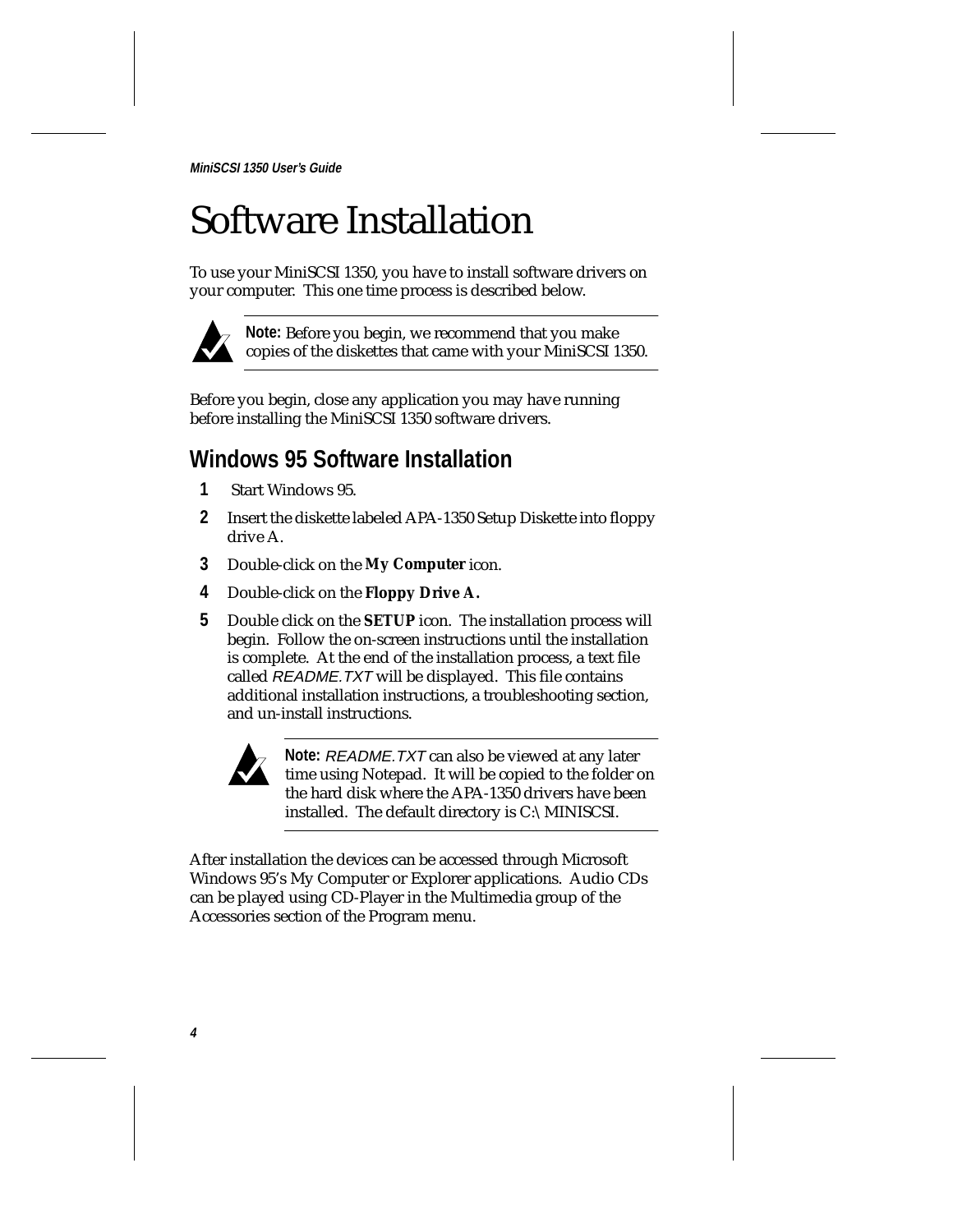**Software Installation**

**5**

## <span id="page-10-0"></span>**Printers**

In most cases and with most printers, printing via the printer passthrough connector should not be any different than printing via the computer's own printer port. The printer pass-through connector on the MiniSCSI 1350 can be used to connect a printer or any peripheral device that normally connects to a parallel-printer connector.



**Note:** The printer pass-through connector will only work when the SCSI peripheral is attached and powered ON.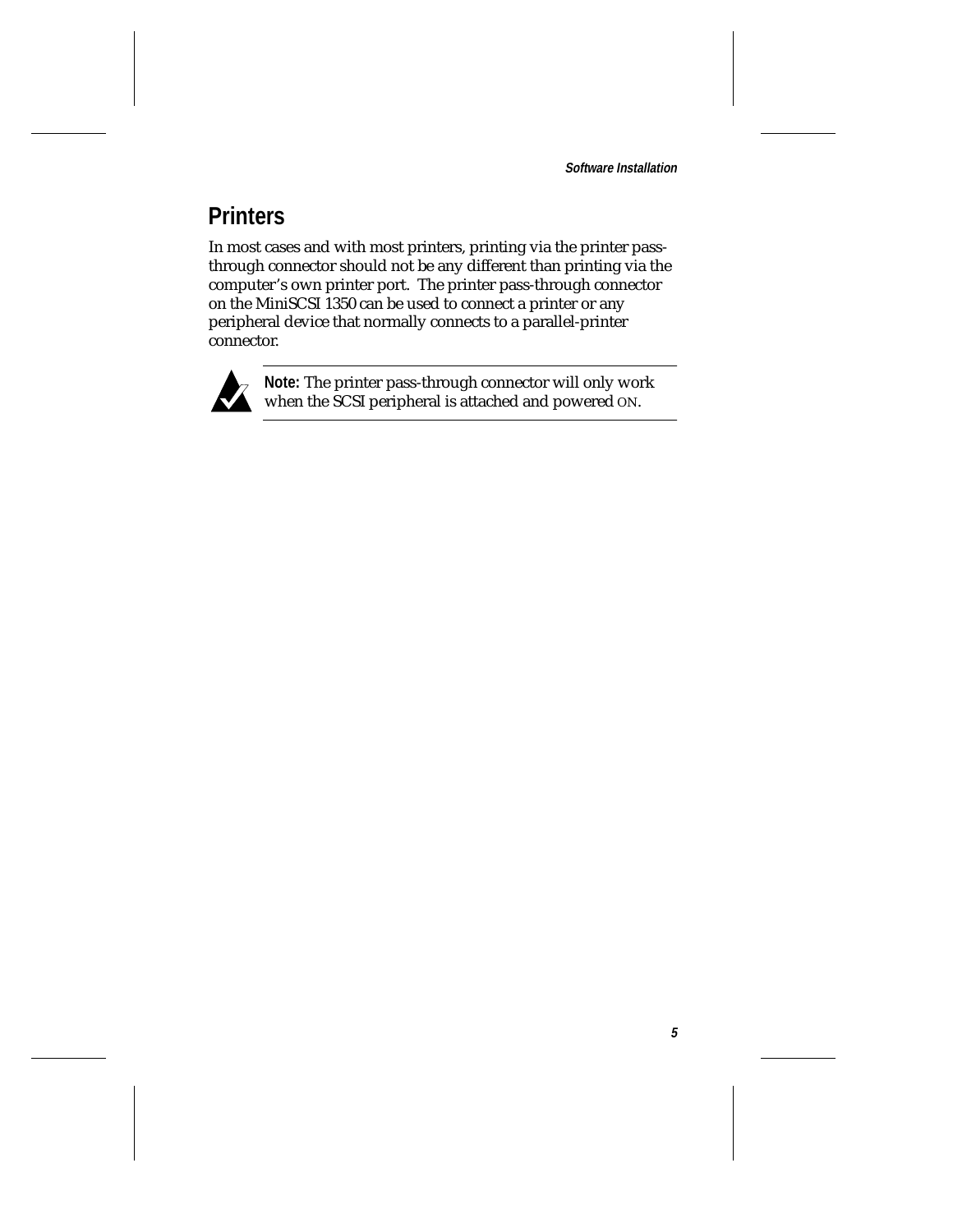### <span id="page-11-0"></span>**Uninstalling the Drivers**

To uninstall the MiniSCSI 1350 drivers from your system

- **1** Go to the Control Panel and double-click on **Add/Remove Programs** icon.
- **2** Highlight the MiniSCSI 1350 driver entry and click **Add/Remove**. The drivers will be removed from your system.
- **3** Re-boot the system to reflect the change.
- **4** Follow the instructions below to prevent the MiniSCSI 1350 from loading on bootup automatically. First, determine which version of Windows 95 you have installed. To do this check in the System Properties dialog box in the Control Panel. *Windows 95 OSR2* will be displayed as Windows 95 4.00.950 B. *Windows 95 Standard* will be displayed as Windows 95 4.00.950.

#### **Windows 95 Standard**

- **a** Go to the Control Panel and double-click on the **System** icon.
- **b** Click the **Device Manager** tab.
- **c** Double-click the **MiniSCSI 1350** device entry under SCSI controllers.
- **d** Uncheck the box next to Original Configuration in the Device Usage field. The MiniSCSI 1350 will not load. This can be verified by the red "X" that will be displayed alongside the MiniSCSI 1350 entry in the Device Manager.

### **Windows 95 OSR2**

- **a** Go to the Control Panel and double-click on the **System** icon.
- **b** Click the **Device Manager** tab.
- **c** Double-click the **MiniSCSI 1350** device entry under SCSI controllers.
- **d** Check the first box Disable in this hardware profile. The MiniSCSI 1350 will not load. This can be verified by the red "X" that will be displayed alongside the MiniSCSI 1350 entry in the Device Manager.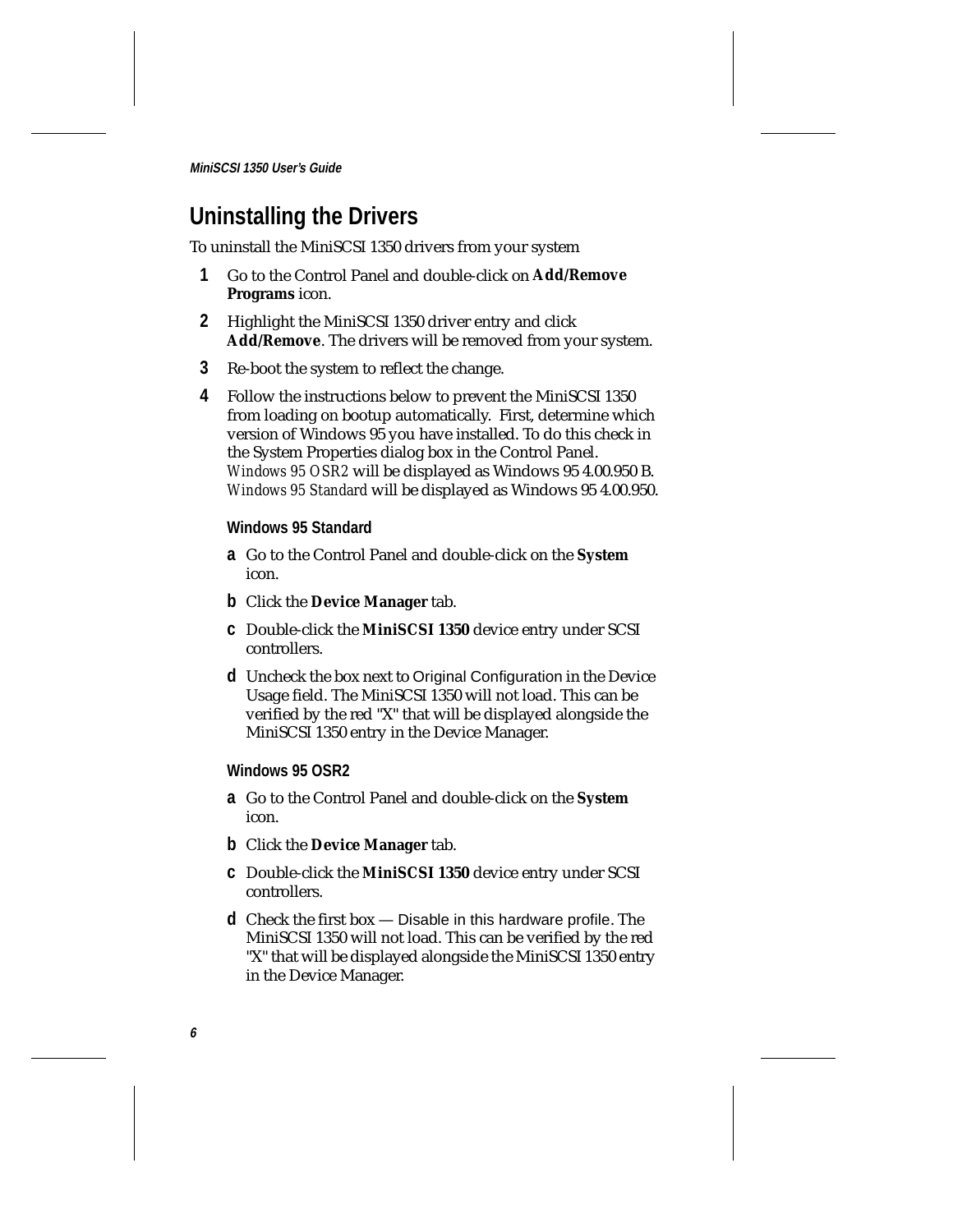**Understanding SCSI**

## <span id="page-12-0"></span>Understanding SCSI

*SCSI* (pronounced "scuzzy") stands for **S**mall **C**omputer **S**ystems **I**nterface. SCSI is an industry standard computer interface for connecting SCSI devices (such as hard disk drives, CD-ROM drives, and scanners) to a common SCSI bus.

A *SCSI bus* is an electrical pathway consisting of a SCSI adapter (such as the SlimSCSI adapter) installed in a computer and one or more SCSI devices. SCSI cables are used to connect the devices to the SCSI card. For the SCSI bus to function properly, SCSI IDs must be assigned to the SCSI devices and the SCSI adapter, and the SCSI bus must be properly terminated.

### **SCSI IDs**

Each device attached to the MiniSCSI 1350 adapter, as well as the adapter itself, must be assigned a unique SCSI ID number from 0 to 6. A SCSI ID uniquely identifies each SCSI device on the SCSI bus and determines priority when two or more devices are trying to use the SCSI bus at the same time.

- The MiniSCSI 1350 adapter is preset to SCSI ID 7, which gives it the highest priority on the SCSI bus.
- In Windows 95, you can use the Device Manager to view the SCSI ID and other information about each installed SCSI device.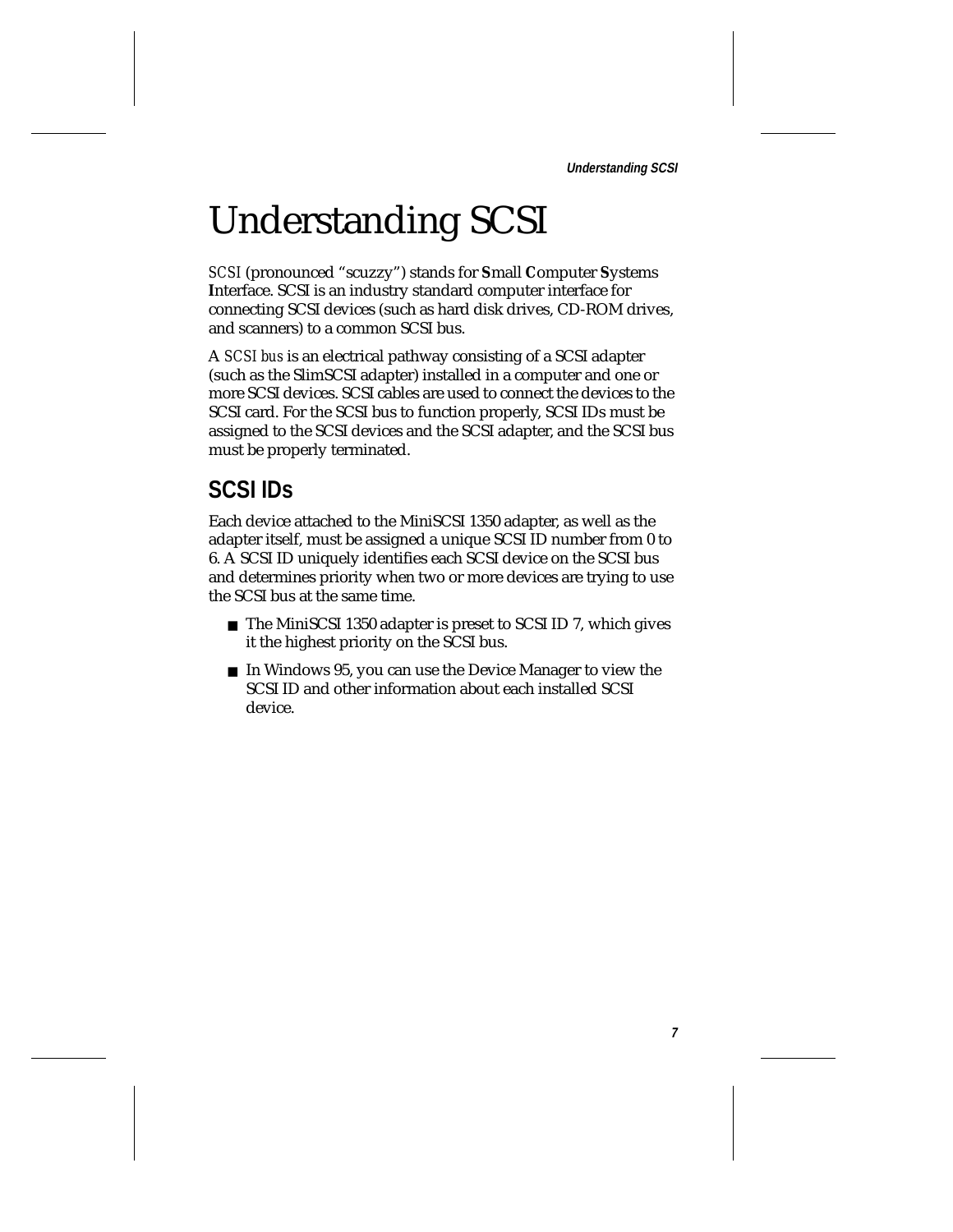## <span id="page-13-0"></span>**Terminating the SCSI Bus**

To ensure reliable communication on the SCSI bus, *terminators* must be installed (or enabled) on the devices at the physical ends of the SCSI bus. The terminators on all devices between the physical ends must be removed (or disabled). Termination on the MiniSCSI 1350 is permanently enabled, since it is always at one end of the SCSI bus.

There are various methods for terminating disk drives and other SCSI devices. Read the device documentation if you are not sure how to do this. Here are some general guidelines for termination:

- Termination is usually controlled by installing or removing a SCSI terminator. On some SCSI devices, termination is controlled by setting a switch on the back of the device.
- Most SCSI devices come from the factory with termination enabled.

### **Obtaining SCSI Cables**

You will need additional SCSI cables if you connect more than one SCSI device to your MiniSCSI 1350. It is important to use highquality cables to ensure that data is read and written correctly. Adaptec provides high-quality SCSI cables designed specifically for use with the MiniSCSI 1350. (To order Adaptec SCSI cables, call 1-800-442-7274, Monday to Friday, from 6 a.m. to 5 p.m. Pacific Time).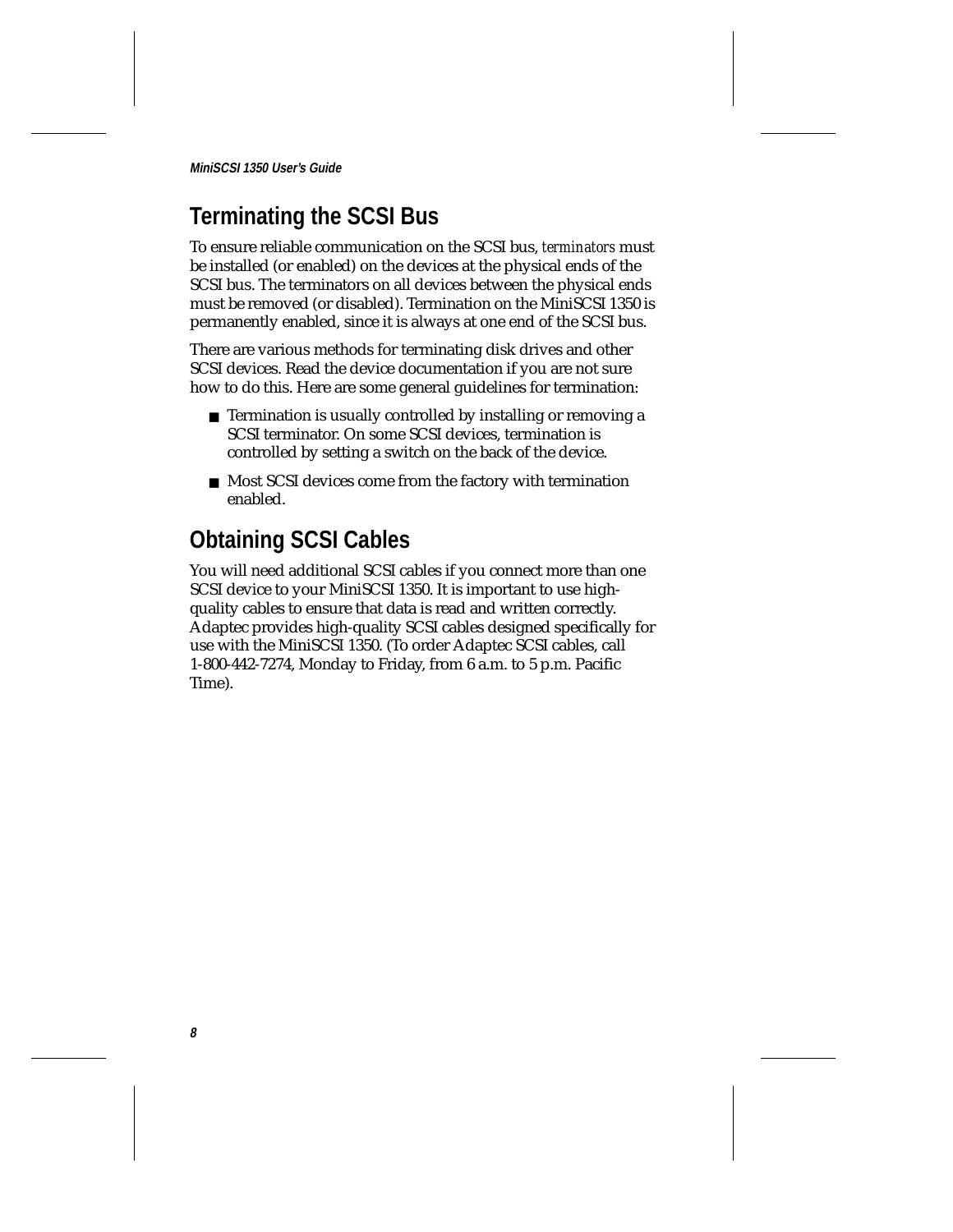**Understanding SCSI**

### <span id="page-14-0"></span>**Connector Types**

Several different types of SCSI connectors are used on SCSI devices, and each type requires a different kind of cable. The following diagrams illustrate the different kinds of SCSI connectors:



SCSI-2 High-density 50-pin Connector Standard MiniSCSI 1350 Connector for SCSI Perirpherals Typically used with high-performance CD-ROM drives, hard disk drives, Jaz drives, and Plug and Play devices.

If you have a SCSI device with a DB25 pin or low density 50-pin (SCSI-2) connection, you can order converters from Adaptec's web site.



SCSI-1, Low-density Centronics 50-pin Connector Used with many CD-ROM drives, hard disk drives, SCSI tape drives, and scanners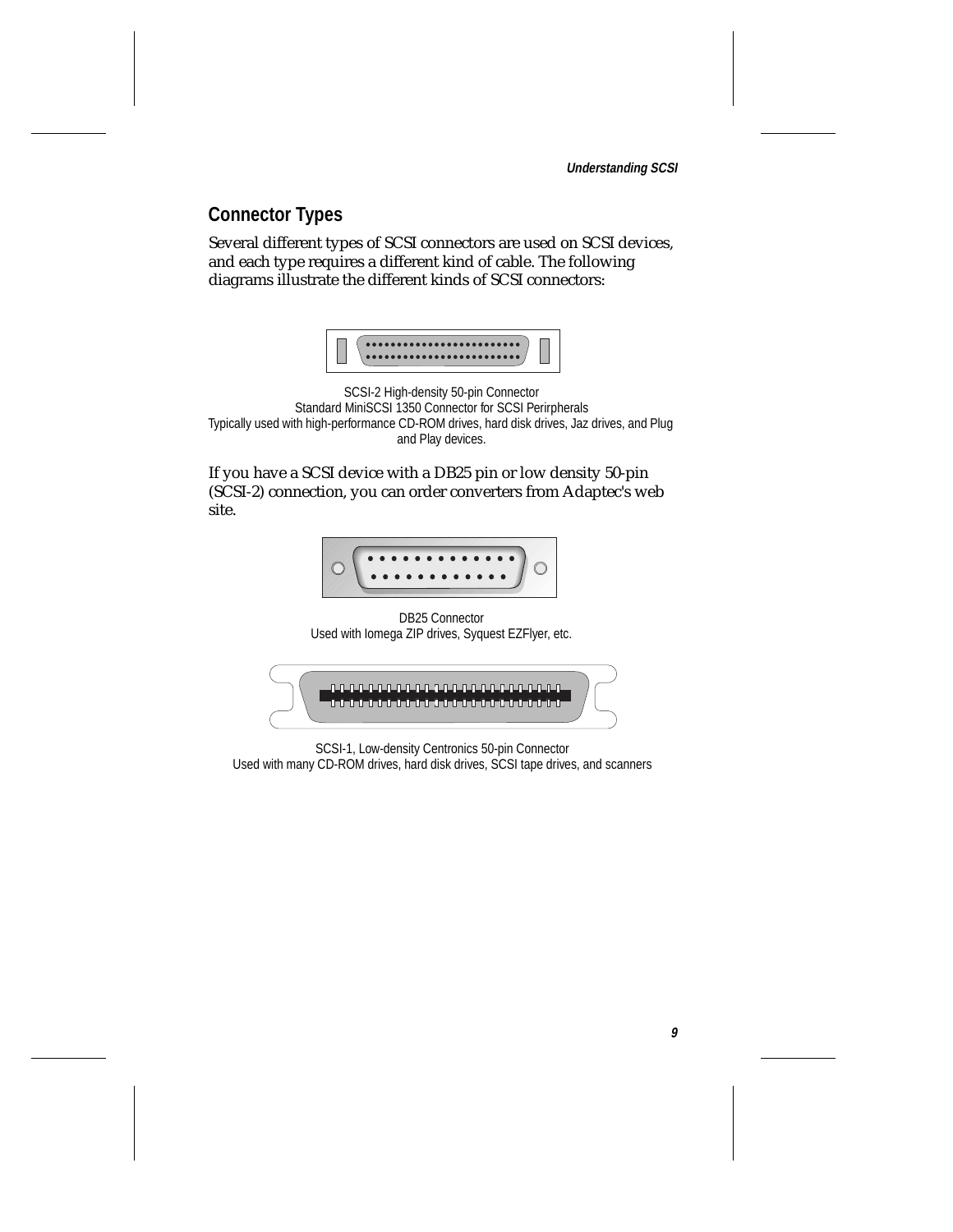## <span id="page-15-0"></span>Troubleshooting

Most problems with the MiniSCSI 1350 result from errors in preparing and connecting the SCSI devices to it. So, if you have problems, check the *General Hardware Troubleshooting* tips first. If the problem still remains, refer to one or more of these sections:

*[WINDOWS 95 Troubleshooting](#page-16-0)*....................[page 11](#page-16-0) *[Improving Overall Performanc](#page-17-0)e*.....................[page 12](#page-17-0) *Formatting your Hard Disk Drives in DOS or Windows 95*..................................[page 13](#page-18-0)

## **General Hardware Troubleshooting**

- Be sure all connectors are firmly connected
- Be sure all SCSI cables and power cables are properly connected and all SCSI devices are powered
- Be sure last SCSI device (or only) is terminated
- Be sure at least one SCSI device connected to the MiniSCSI 1350 supplies termination power to the SCSI bus. Otherwise, the SCSI devices will not work correctly.



**Note:** Some devices have a switch to enable or disable termination power. See the device documentation for more information.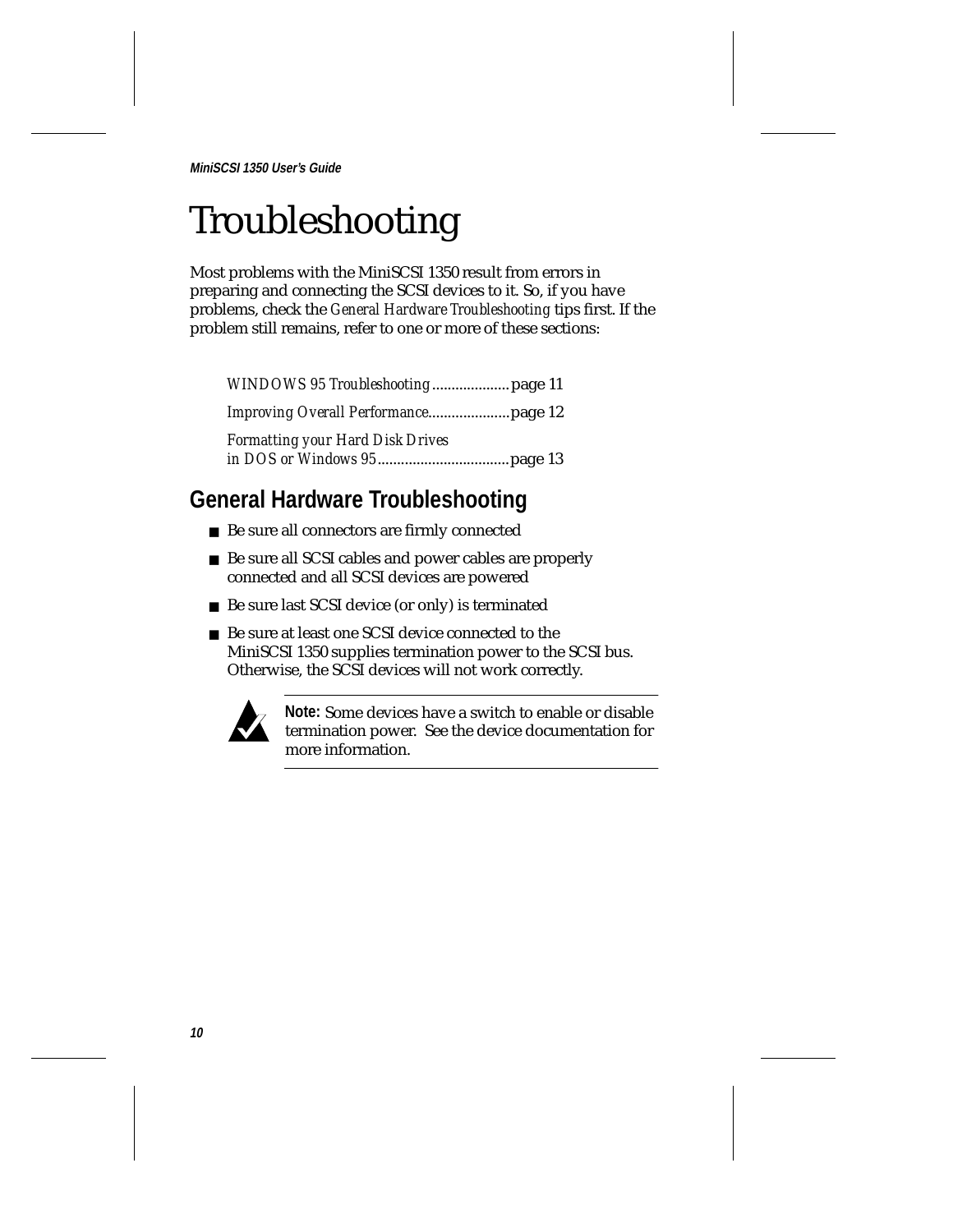### <span id="page-16-0"></span>**WINDOWS 95 Troubleshooting**

■ **I can read from my CD-R or CD-RW but Easy CD Pro doesn't recognize the drive, therefore I'm unable to write to the CD?**

Please check the revision of Easy CD Pro. Adaptec has fixed problems in their latest revision (2.11C). This is found on their website:

http://www.adaptec.com/support/files/upgrades.html

The file you need is Easy2up.exe, and is found under the section CD recordable software upgrades PC.

### ■ In the Device Manager under SCSI controllers the MiniSCSI **1350 controller is recognized but the CD drive isn't listed under CD-ROM.**

Please check that you are using the very latest installer from Adaptec. Also, check the SCSI ID of the CD ROM, make sure it is not ID 7, 1 or 0.

### ■ **Can I use FDISK to prepare my hard disk?**

In order to partition a hard disk drive with the FDISK command, Int 13h support has to be enabled. For instructions on how to do this refer to *[Formatting your hard disk drives in](#page-18-0)  [Windows 95](#page-18-0)* on page 13.

### ■ My EPST connection is running in Nibble mode, what **should I do?**

At present EPST doesn't support the parallel mode ECP properly. If you change the port mode to EPP you will find a performance increase.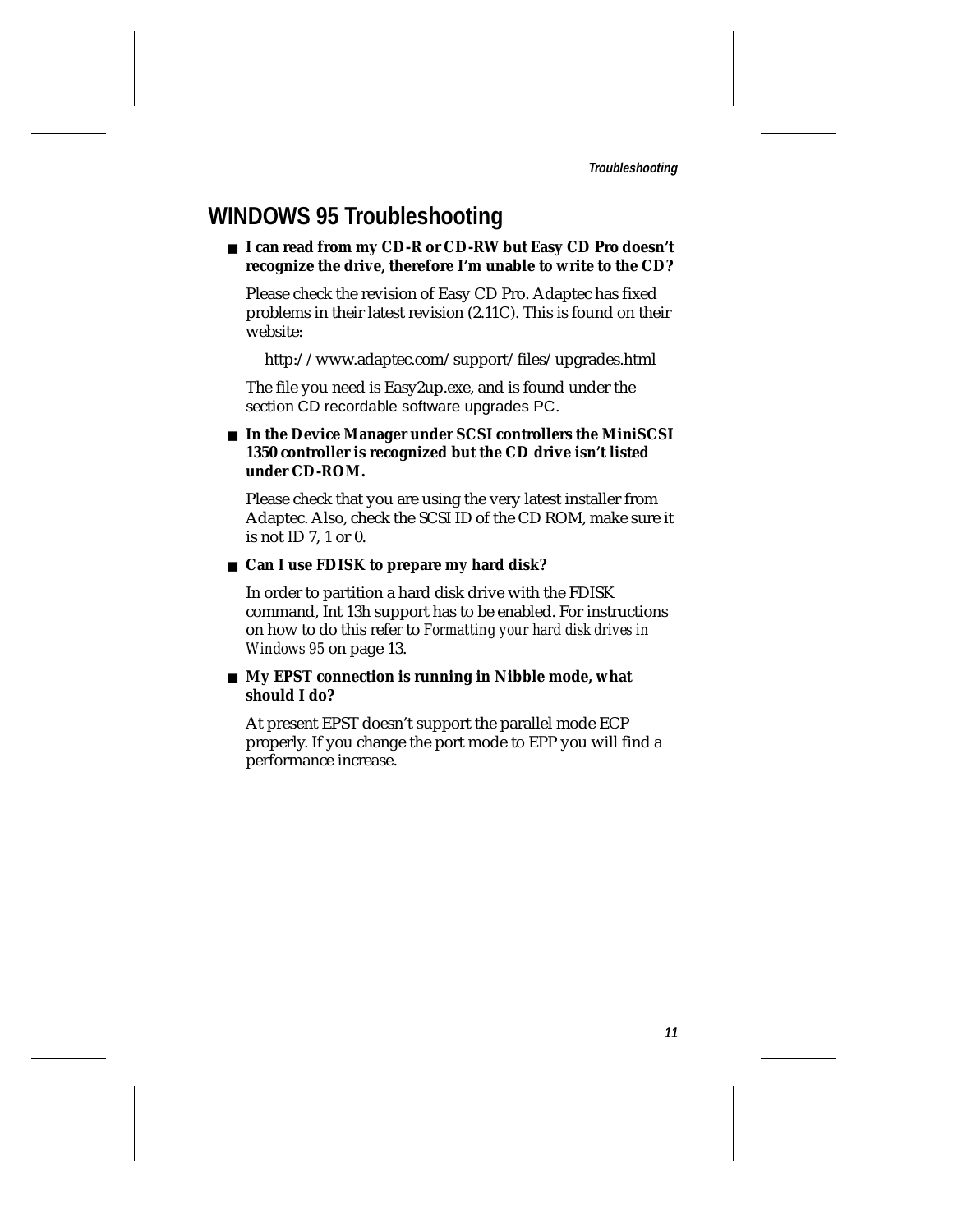### <span id="page-17-0"></span>**Improving Overall Performance**

Following are some tips on improving the performance of the MiniSCSI 1350:

- Ensure that the CMOS setting configuration for the parallel port and the setting in the Device Manager are the same.
- Ensure that there are no Port Base and IRQ clashes with other installed devices such as Sound Cards.
- If the parallel port supports EPP, ensure that the parallel port mode in the system CMOS is set for EPP.
- To step up the system performance, in the Control Panel, select System, select the Performance tab, click on File System, ensure that the Performance is set to Full.
- Select the Trouble Shooting tab and ensure that the Write Behind Cache is enabled. These are usually the default settings.
- The MiniSCSI 1350s are programmed to give maximum performance for the following parallel port Port Base and IRQ combinations: 378h and 3BCh and IRQ 7 Port Base and IRQ combinations other than these are likely to slow down the performance.
- Ensure that the total cable length does not exceed 3 meters and that no more than 7 devices are attached. For optimum performance we recommend attaching only 4 devices.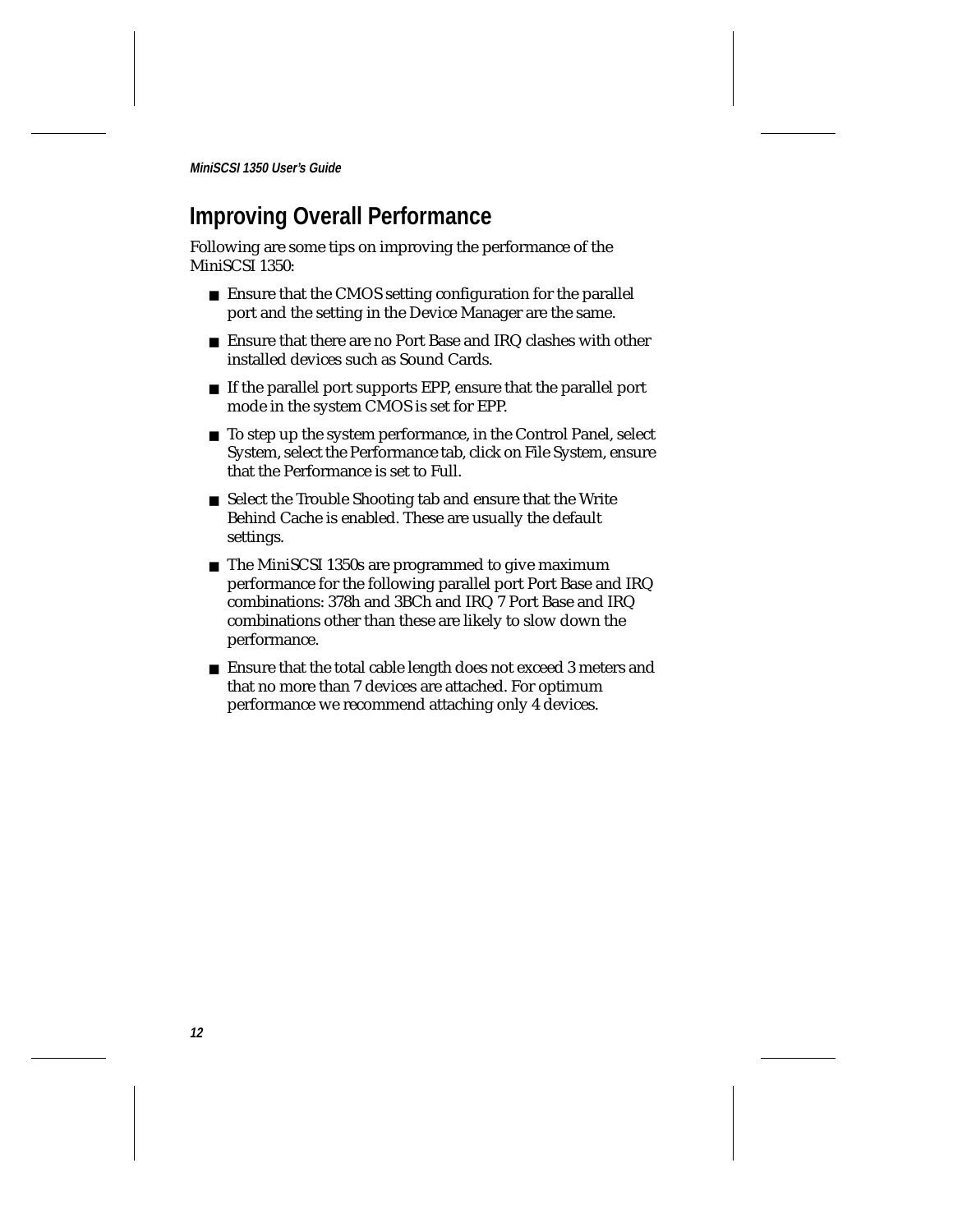**Troubleshooting**

## <span id="page-18-0"></span>**Formatting your hard disk drives in Windows 95**

If a hard disk drive is used that has not been formatted for Windows 95 systems, you will need to prepare the Disk for its first use with the FDISK and FORMAT commands in the DOS directory of your system disk. Before you can use these commands you must enable Int 13 support for the drive.

Follow these steps to enable Int 13 support:

- **1** Go to the Control Panel.
- **2** Double-click on the **System** icon.
- **3** Click on the **Device Manager** tab.
- **4** Double-click on **Disk drives**.
- **5** Double-click on the icon for the Disk attached to your MiniSCSI 1350.
- **6** Click on the **Settings** tab.
- **7** Click on the **Int 13 Unit** field in the Options section.
- **8** Reboot for the change to take effect.

Once you have completed initialization of the disk, you can repeat the above procedure to disable the Int 13 support of your Disk. This may improve performance.

|  |  | ٦<br>I |
|--|--|--------|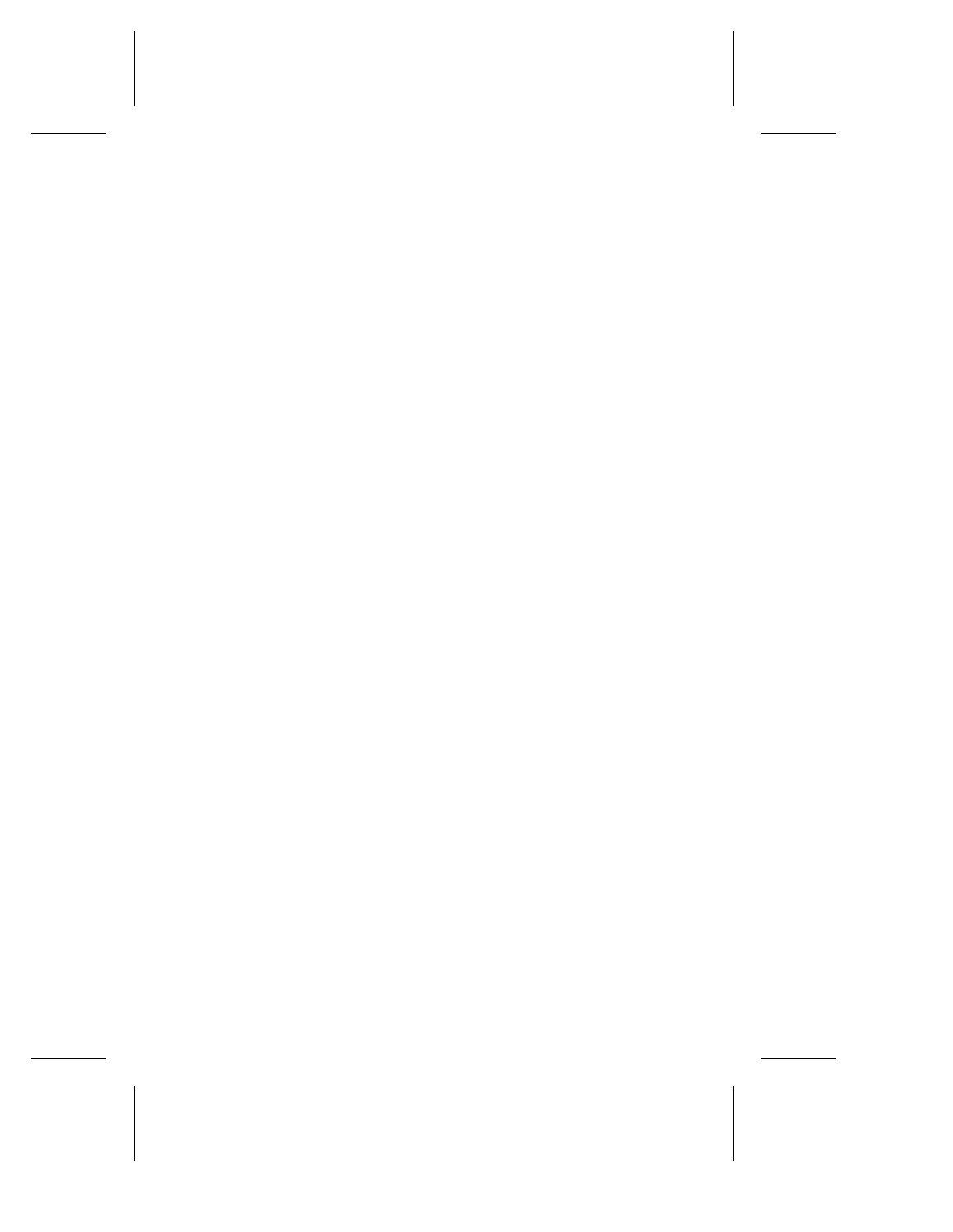## <span id="page-20-0"></span>Contacting Adaptec

If you have questions about installing or using your Adaptec product, check this *User's Guide* first—you will find answers to most of your questions here. If you need further assistance, please contact us. We offer the following support and information services:

## **Electronic Support**

Technical information, including product literature, answers to commonly asked questions, information on software upgrades and other topics is available electronically through the following:

- Adaptec World Wide Web (WWW) site at http://www.adaptec.com
- File Transfer Protocol (FTP) server at  $ftp$ . adaptec.com
- Adaptec USA Bulletin Board Service (BBS); supports up to 28,800 bps (bits per second), 8 data bits, 1 stop bit, no parity. No product literature is available on the Adaptec BBS.

**USA:** (408) 945-7727 **Belgium:** (32) 2-352-3454 **Germany:** (49) 89-45640618 **France:** (33) 1-3060-9539 **UK:** (44) 1276-684184

■ Interactive Fax System available 24 hours a day, 7 days a week. **USA:** 408-957-7150 **Europe:** (32) 2-352-3869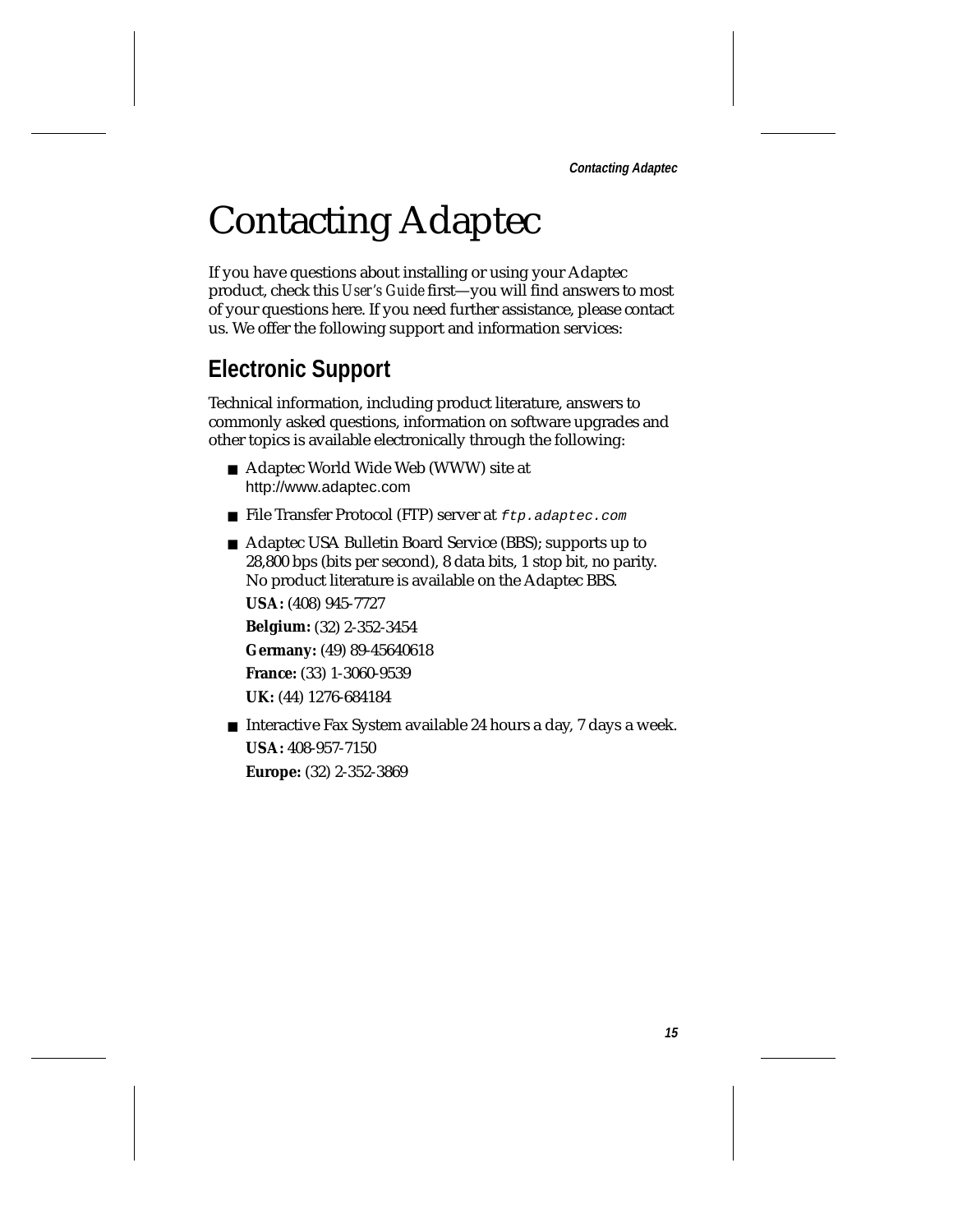## <span id="page-21-0"></span>**Technical and Product Support**

- For technical support and information about many of Adaptec's electronic support services, call 800-959-7274 or 408-945-2550, 24 hours a day, 7 days a week.
- To use the Adaptec Interactive Support System, call 800-959-7274 or 408-945-2550, 24 hours a day, 7 days a week. The system prompts you with questions regarding your problem and then provides step-by-step troubleshooting instructions.
- To speak with a product support representative, call 408-934-7274, M–F, 6:00 A.M. to 5:00 P.M., Pacific Time. After hours, on weekends, and on holidays, product support is also available for a fee at 800-416-8066.
- To speak with a product support representative in Europe call: **French:** (32) 2-352-3460 **English:** (32) 2-352-3470 **German:** (32) 2-352-3480

### **Sales and Ordering Information**

- For sales information, call 800-959-7274 or 408-945-2550, M-F, 6:00 A.M. to 5:00 P.M., Pacific Time.
- To order Adaptec software and SCSI cables, call 800-442-7274 or 408-957-7274, M–F, 6:00 A.M. to 5:00 P.M., Pacific Time.
- To request additional documentation for Adaptec products, call 800-934-2766 or 510-732-3829, M–F, 6:00 A.M. to 5:00 P.M., Pacific Time.
- For sales information in Europe call: **France:** (33) 1-34-523434 **Germany:** (49) 89-4564060 **UK:** (44) 1276-854500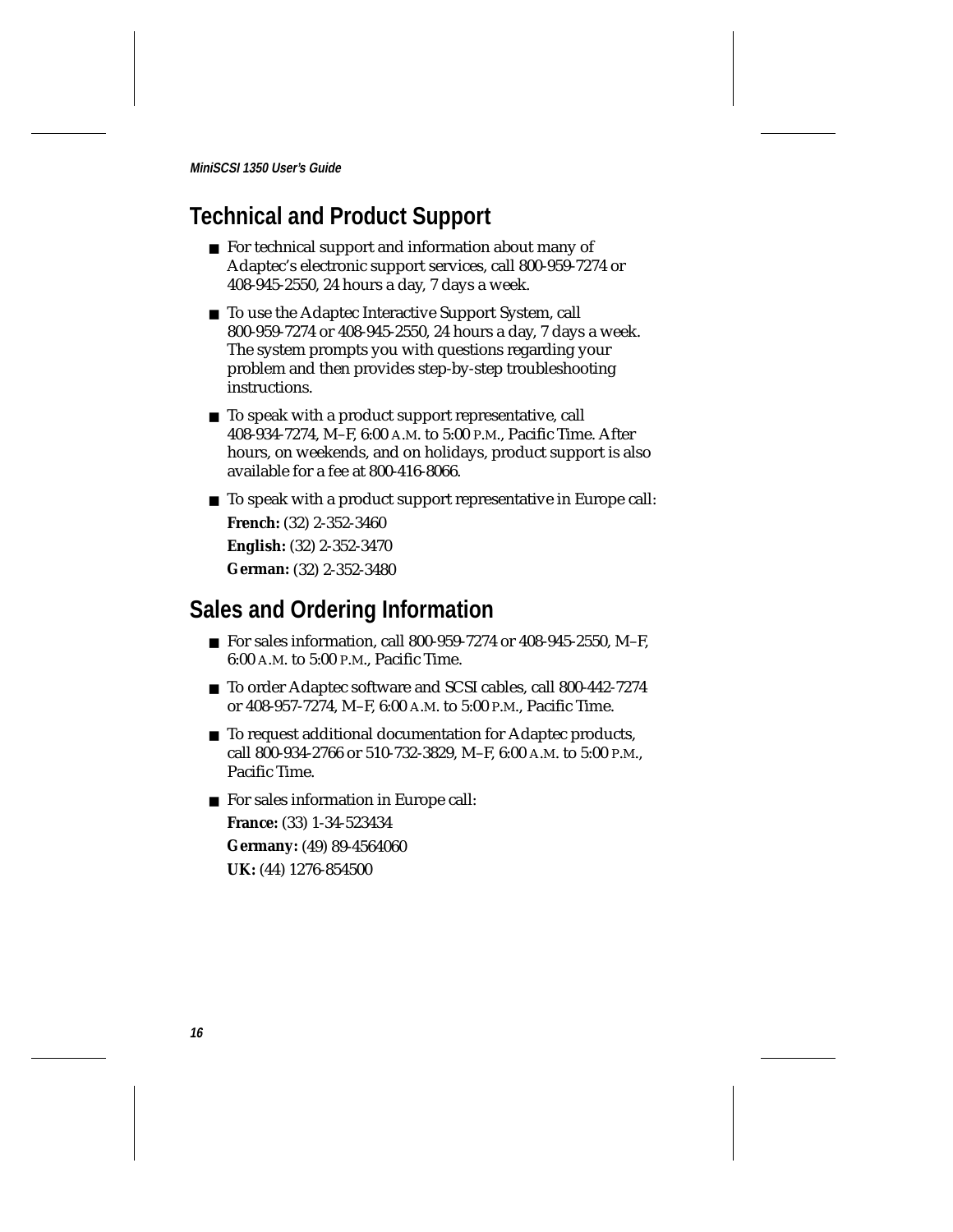**Contacting Adaptec**

### **Copyright**

© 1998 Adaptec, Inc. All rights reserved. No part of this publication may be reproduced, stored in a retrieval system, or transmitted in any form or by any means, electronic, mechanical, photocopying, recording or otherwise, without the prior written consent of Adaptec, Inc., 691 South Milpitas Blvd., Milpitas, CA 95035.

### **Trademarks**

Adaptec, the Adaptec logo, AIC, APA, SlimSCSI, EZ-SCSI, and SCSIExplorer are trademarks of Adaptec, Inc. which may be registered in some jurisdictions. Windows, Windows NT, and Windows 95 are registered trademarks of Microsoft Corporation in the U.S. and other countries used under license. All other trademarks are owned by their respective owners.

#### **Changes**

The material in this document is for information only and is subject to change without notice. While reasonable efforts have been made in the preparation of this document to assure its accuracy, Adaptec, Inc. assumes no liability resulting from errors or omissions in this document, or from the use of the information contained herein.

Adaptec reserves the right to make changes in the product design without reservation and without notification to its users.

#### **Disclaimer**

IF THIS PRODUCT DIRECTS YOU TO COPY MATERIALS, YOU MUST HAVE PERMISSION FROM THE COPYRIGHT OWNER OF THE MATERIALS TO AVOID VIOLATING THE LAW WHICH COULD RESULT IN DAMAGES OR OTHER REMEDIES.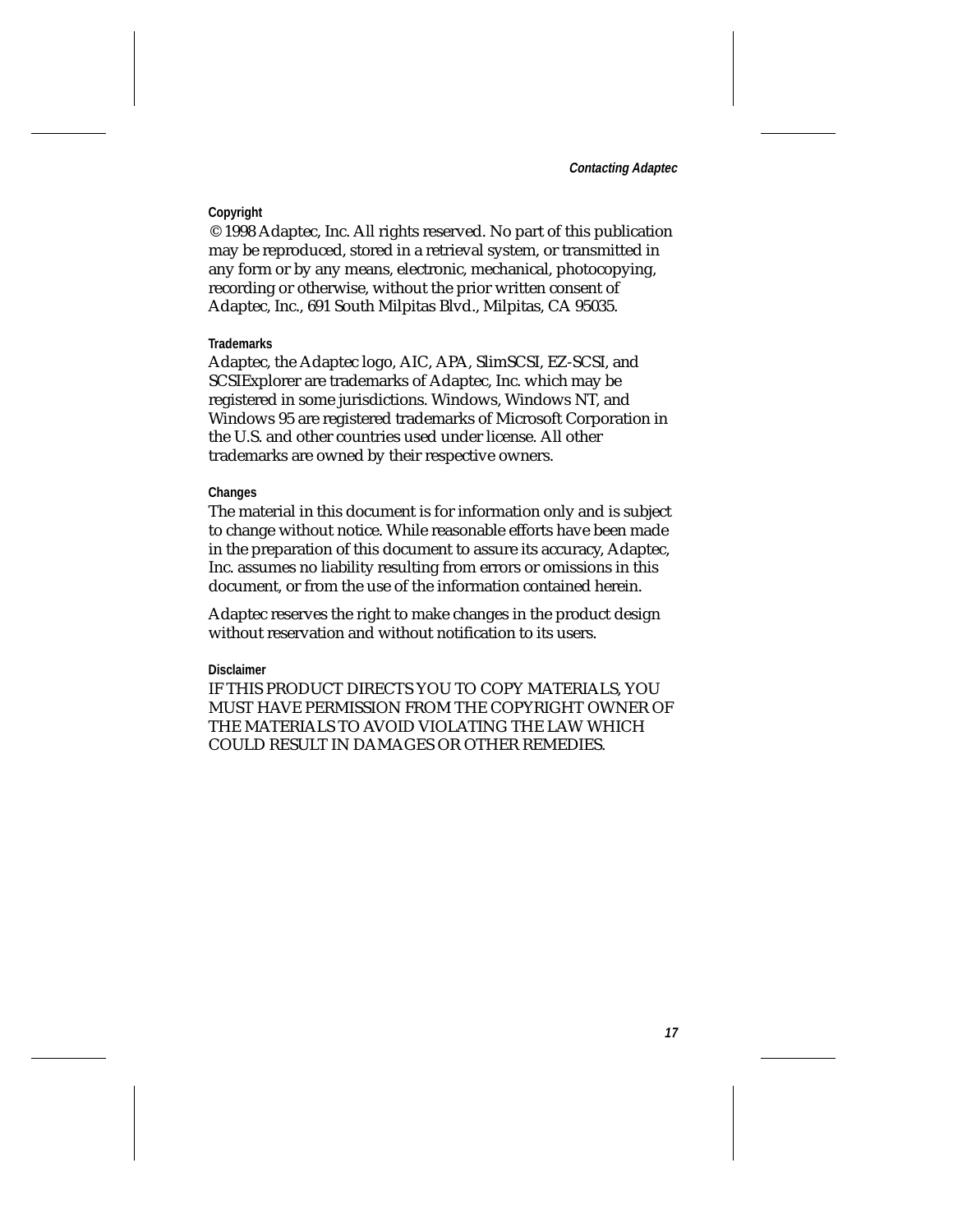#### **Federal Communications Commission Radio Frequency Interference Statement**

WARNING: Changes or modifications to this unit not expressly approved by the party responsible for compliance could void the user's authority to operate the equipment.

This equipment has been tested and found to comply with the limits for a Class B digital device, pursuant to Part 15 of the FCC rules. These limits are designed to provide reasonable protection against harmful interference in a residential installation. This equipment generates, uses, and can radiate radio frequency energy, and if not installed and used in accordance with the instruction manual, may cause harmful interference to radio communications. However, there is no guarantee that interference will not occur in a particular installation. However, if this equipment does cause interference to radio or television equipment reception, which can be determined by turning the equipment off and on, the user is encouraged to try to correct the interference by one or more of the following measures:

- Reorient or relocate the receiving antenna.
- Increase the separation between equipment and receiver.
- Connect the equipment to an outlet on a circuit different from that to which the receiver is connected.
- Consult the dealer or an experienced radio/television technician for help.

Use a shielded and properly grounded I/O cable and power cable to ensure compliance of this unit to the specified limits of the rules.

This device complies with part 15 of the FCC rules. Operation is subject to the following two conditions: (1) this device may not cause harmful interference and (2) this device must accept any interference received, including interference that may cause undesired operation.



#### **Canadian Compliance Statement**

This Class B digital apparatus meets all requirements of the Canadian Interference-Causing Equipment Regulations.

Cet appareil numérique de la classe B respecte toutes les exigences du Règlement sur le matérial brouilleur du Canada.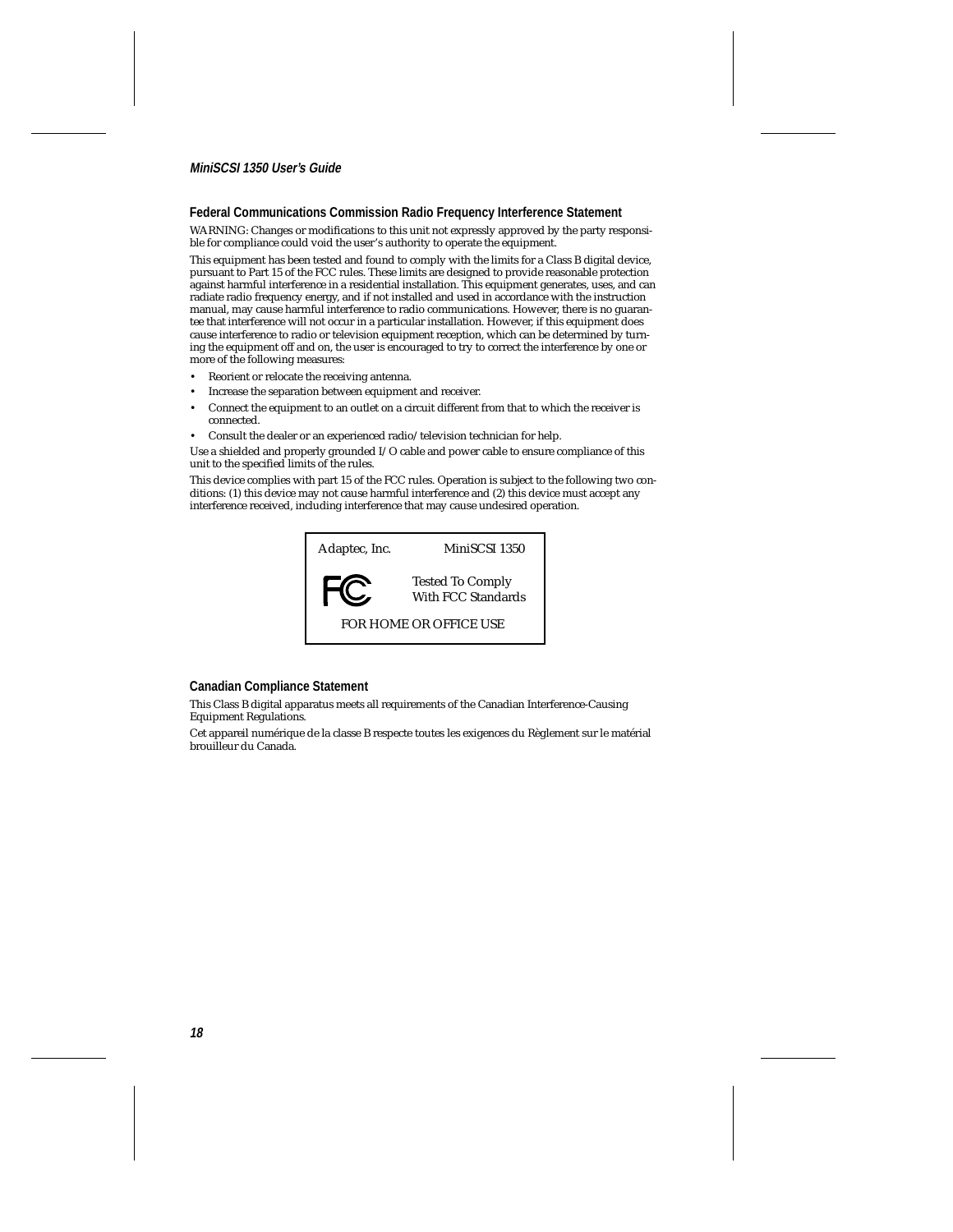**Contacting Adaptec**

#### **Adaptec Software License Agreement**

In return for acquiring a license to use the software ("Software") and related documentation, you agree to the following terms and conditions:

- **1** License: This Agreement grants you, the Licensee, a license to:
	- **a** use the Software on a single computer system which incorporates an Adaptec SCSI Card, or in the case of a multi-user or networked system which permits access to the Software by more than one user at the same time, at a single working location.
	- **b** make one copy of the Software in machine readable form solely for back-up purposes provided you reproduce Adaptec's copyright notice and any proprietary legends.
- **2** Restrictions: You may not distribute copies of the Software to others or electronically transfer the Software from one computer to another over a network. You may not use the Software from multiple locations of a multi-user or networked system at any one time. The Software contains trade secrets and in order to protect them you may not decompile, reverse engineer, disassemble, or otherwise reduce the Software to a human-perceivable form. YOU MAY NOT MODIFY, ADAPT, TRANSLATE, RENT, LEASE, LOAN, RESELL FOR PROFIT, DISTRIBUTE, NETWORK OR CREATE DERIVATIVE WORKS BASED UPON THE SOFTWARE OR ANY PART THEREOF.
- **3** Ownership of Software: As Licensee, you own the media upon which the software is fixed, but Adaptec retains title and ownership of the Software recorded on the original media and all subsequent copies of the Software regardless of the form or media in which or on which the original and other copies may exist. This license is not a sale of the Software or any copy.
- **4** Confidentiality: You agree to maintain the Software in confidence and to not disclose the Software to any third party without the express written consent of Adaptec. You further agree to take all reasonable precautions to preclude access of unauthorized persons to the Software.
- **5** Term: This license is effective until January 1, 2042, unless terminated earlier. You may terminate the license at any time by destroying the Software (including the related documentation) together with all copies or modifications in any form. Adaptec will have the right to terminate your license immediately if you fail to comply with any term or condition of this Agreement. Upon any termination, including termination by you, you must destroy the Software (including the related documentation) together with all copies or modifications in any form.
- **6** Limited Warranty: Adaptec warrants only that the media upon which the Software is furnished will be free from defects in material or workmanship under normal use and service for a period of thirty (30) days from the date of delivery to you. ADAPTEC DOES NOT AND CANNOT WARRANT THE PERFORMANCE OR RESULTS YOU MAY OBTAIN BY USING THE SOFTWARE OR DOCUMENTATION. THE FOREGO-ING STATES THE SOLE AND EXCLUSIVE REMEDIES ADAPTEC WILL PROVIDE FOR BREACH OF WARRANTY. EXCEPT FOR THE FOREGOING LIMITED WAR-RANTY, ADAPTEC MAKES NO WARRANTIES, EXPRESS OR IMPLIED, AS TO NONINFRINGEMENT OF THIRD PARTY RIGHTS, MERCHENTABILITY OR FIT-NESS FOR A PARTICULAR PURPOSE. Some states do not allow the exclusion of implied warranties or limitations on how long an implied warranty may last, so the above limitations may not apply to you. This warranty gives you specific legal rights and you may also have other rights which vary from state to state.
- **7** Limitation of Liability: IN NO EVENT WILL ADAPTEC BE LIABLE TO YOU FOR ANY SPECIAL DAMAGES, INCLUDING ANY LOST PROFITS, LOST SAVINGS OR OTHER INCIDENTAL OR CONSEQUENTIAL DAMAGES, EVEN IF ADAPTEC HAS BEEN ADVISED OF THE POSSIBILITY OF SUCH DAMAGES, OR FOR ANY CLAIM BY ANY OTHER PARTY. Some states do not allow the exclusion or limitation of special, incidental, or consequential damages, so the above limitation or exclusion may not apply to you.
- **8** Limitation of Remedies: Adaptec's entire liability and your exclusive remedy shall be: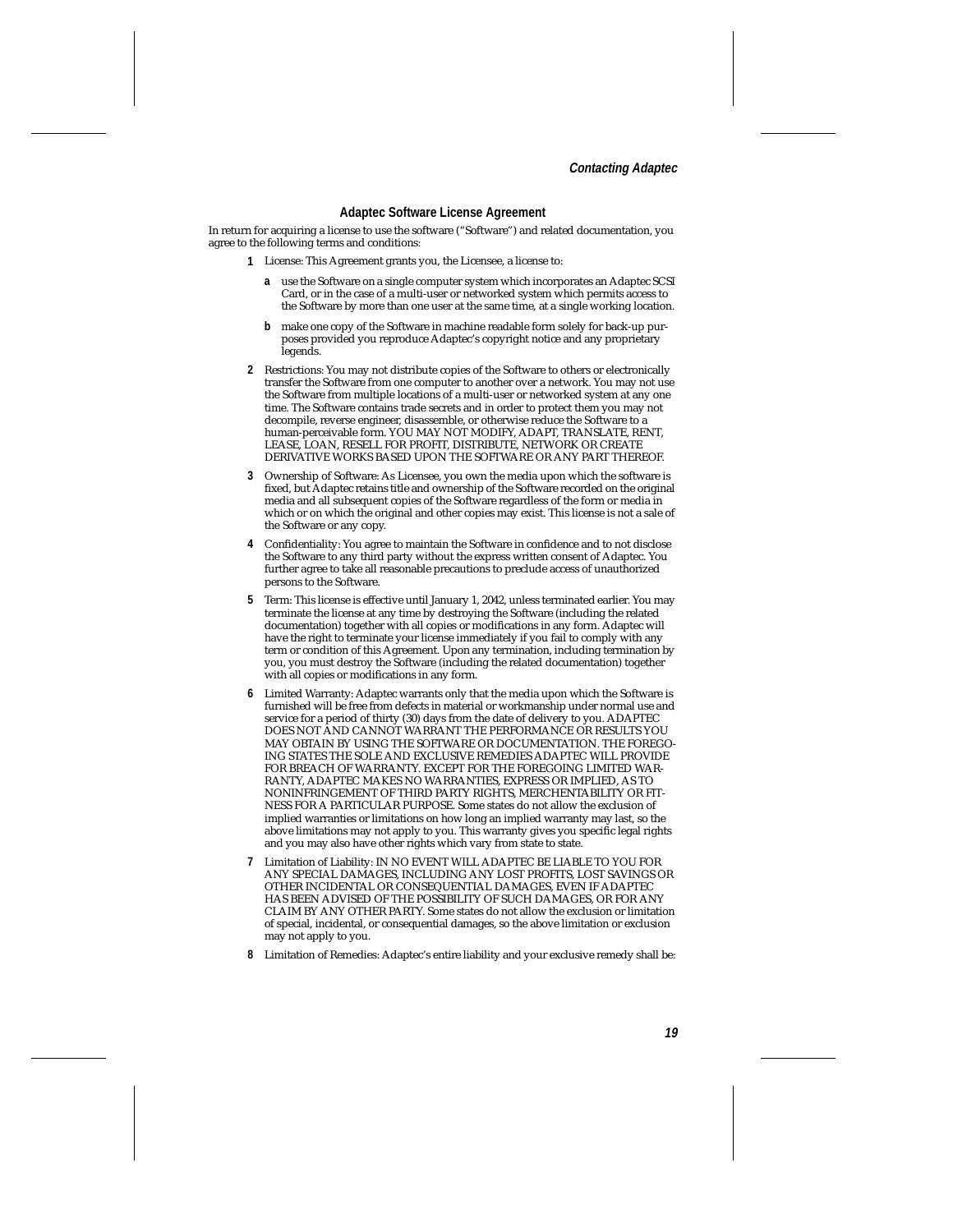- **a** the replacement of any media not meeting Adaptec's limited warranty which is returned to Adaptec; or
- **b** if Adaptec or its distributor is unable to deliver replacement media which is free of defects in materials or workmanship, you may terminate this Agreement by returning the Software and your money will be refunded.
- **9** Export: You acknowledge that the laws and regulations of the United States restrict the export and re-export of the Software. You agree that you will not export or reexport the Software or media in any form without the appropriate United States and foreign government approval.
- **10** U.S. Government Restricted Rights Legend for Units of the DoD: Use, duplication or disclosure by the Government is subject to restrictions as set forth in subparagraph (c)(1)(ii) of the Rights in Technical Data and Computer Software clause at 252.227- 7013. Adaptec, Inc., 691 South Milpitas Boulevard, Milpitas, California 95035.
- **11** U.S. Government Restricted Rights Legend for Civilian Agencies: Use, reproduction or disclosure is subject to restrictions as set forth in subparagraphs (a) through (d) of the Commercial Computer Software - Restricted Rights clause at 52.227-19 and the limitations set forth in Adaptec, Inc.'s standard commercial agreement for this software. Unpublished - rights reserved under the copyright laws of the United States.
- **12** General: You acknowledge that you have read this Agreement, understand it, and that by opening the package you agree to be bound by its terms and conditions. You further agree that it is the complete and exclusive statement of the agreement between Adaptec and you which supersedes any proposal or prior agreement, oral or written, and any terms of this Agreement or any different terms will be enforceable against Adaptec unless Adaptec gives its express consent, including an express waiver of the terms of this Agreement, in a writing signed by an officer of Adaptec. You assume full responsibility for the use of the Software and agree to use the Software legally and responsibly. This Agreement shall be governed by California law except as to copyright matters which are covered by Federal law. This Agreement is deemed entered into at Milpitas, California by both parties. Should any provision of this Agreement be declared unenforceable in any jurisdiction, then such provision shall be deemed to be severable from this Agreement and shall not affect the remainder hereof. All rights in the Software not specifically granted in this Agreement are reserved by Adaptec.

Should you have any questions concerning this Agreement, you may contact Adaptec by writing to: Adaptec, Inc., Legal Department, 691 South Milpitas Boulevard, Milpitas, California 95035.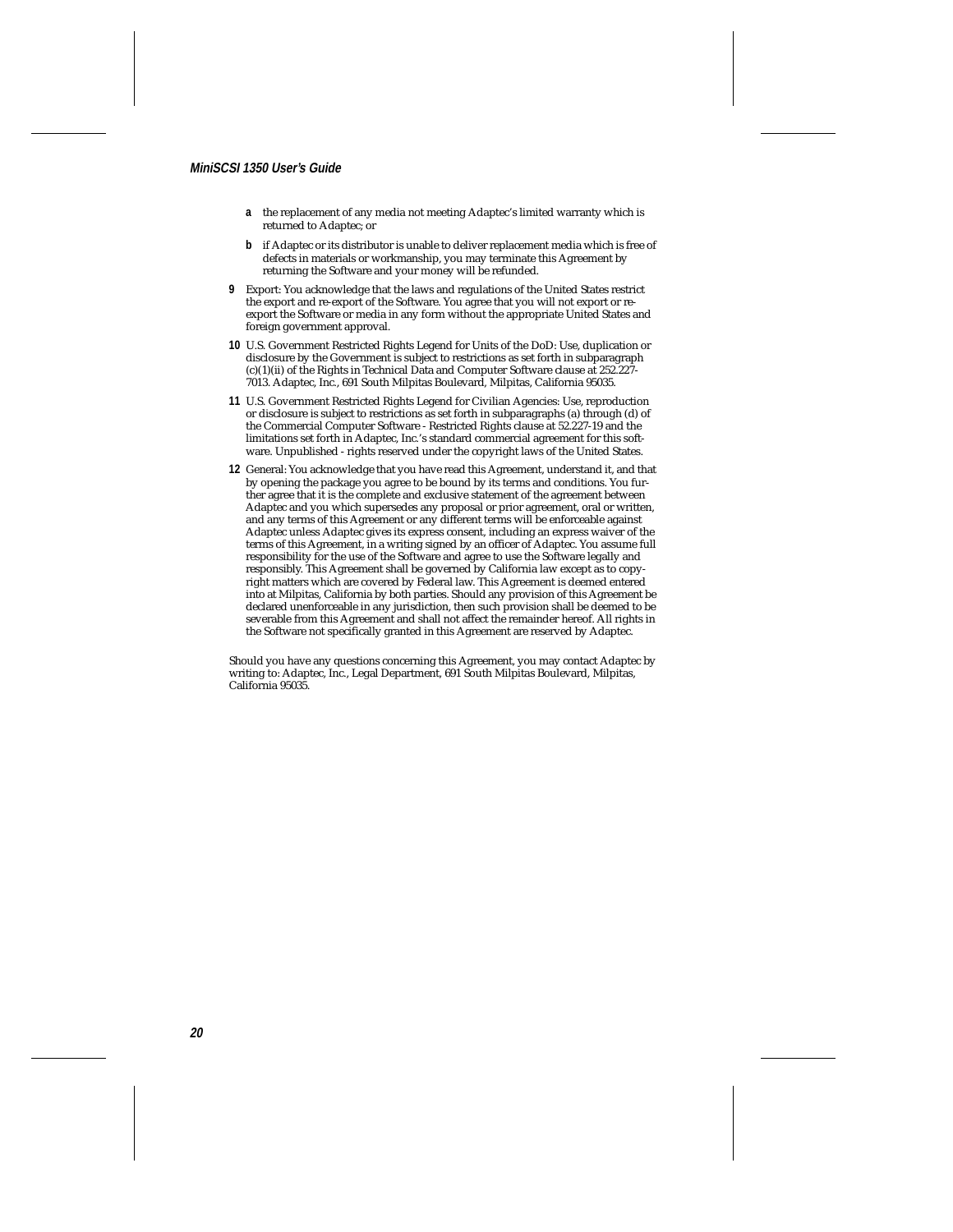**Contacting Adaptec**

#### **Limited 5-Year Warranty**

Adaptec, Inc. ("Adaptec") warrants to the purchaser of this product that it will be free from defects in material and workmanship for a period of five (5) years from the date of purchase. If the product should become defective within the warranty period, Adaptec, at its option, will repair or replace the product, or refund the purchaser's purchase price for the product, provided it is delivered at the purchaser's expense to an authorized Adaptec service facility or to Adaptec.

Repair or replacement parts or products will be furnished on an exchange basis and will either be new or reconditioned. All replaced parts or products shall become the property of Adaptec. This warranty shall not apply if the product has been damaged by accident, misuse, abuse or as a result of unauthorized service or parts.

Warranty service is available to the purchaser by delivering the product during the warranty period to an authorized Adaptec service facility or to Adaptec and providing proof of purchase price and date. The purchaser shall bear all shipping, packing and insurance costs and all other costs, excluding labor and parts, necessary to effectuate repair, replacement or refund under this **warranty** 

For more information on how to obtain warranty service, write or telephone Adaptec at 691 South Milpitas Boulevard, Milpitas, CA 95035, (800) 959-7274.

THIS LIMITED WARRANTY DOES NOT EXTEND TO ANY PRODUCT WHICH HAS BEEN DAMAGED AS A RESULT OF ACCIDENT, MISUSE, ABUSE, OR AS A RESULT OF UNAUTHO-RIZED SERVICE OR PARTS.

THIS WARRANTY IS IN LIEU OF ALL OTHER EXPRESS WARRANTIES WHICH NOW OR HEREAFTER MIGHT OTHERWISE ARISE RESPECT TO THIS PRODUCT. IMPLIED WARRAN-TIES, INCLUDING THOSE OF MERCHANTABILITY, FITNESS FOR A PARTICULAR PURPOSE AND NON-INFRINGEMENT SHALL (A) HAVE NO GREATER DURATION THAN 5 YEARS FROM THE DATE OF PURCHASE, (B) TERMINATE AUTOMATICALLY AT THE EXPIRATION OF SUCH PERIOD AND (C) TO THE EXTENT PERMITTED BY LAW BE EXCLUDED. IN THE EVENT THIS PRODUCT BECOMES DEFECTIVE DURING THE WARRANTY PERIOD, THE PURCHASER'S EXCLUSIVE REMEDY SHALL BE REPAIR, REPLACEMENT OR REFUND AS PROVIDED ABOVE. INCIDENTAL OR CONSEQUENTIAL DAMAGES, INCLUDING WITH-OUT LIMITATION LOSS OF DATA, ARISING FROM BREACH OF ANY EXPRESS OR IMPLIED WARRANTY ARE NOT THE RESPONSIBILITY OF ADAPTEC AND, TO THE EXTENT PERMIT-TED BY LAW, ARE HEREBY EXCLUDED BOTH FOR PROPERTY DAMAGE, AND TO THE EXTENT NOT UNCONSCIONABLE, FOR PERSONAL INJURY DAMAGE.

SOME STATES DO NOT ALLOW THE EXCLUSION OR LIMITATION OF INCIDENTAL OR CONSEQUENTIAL DAMAGES FOR CONSUMER PRODUCTS, AND SOME STATES DO NOT ALLOW LIMITATIONS ON HOW LONG AN IMPLIED WARRANTY LASTS, SO THE ABOVE LIMITATION OR EXCLUSIONS MAY NOT APPLY TO YOU.

This warranty gives you specific legal rights, and you may also have other rights which vary from state to state.